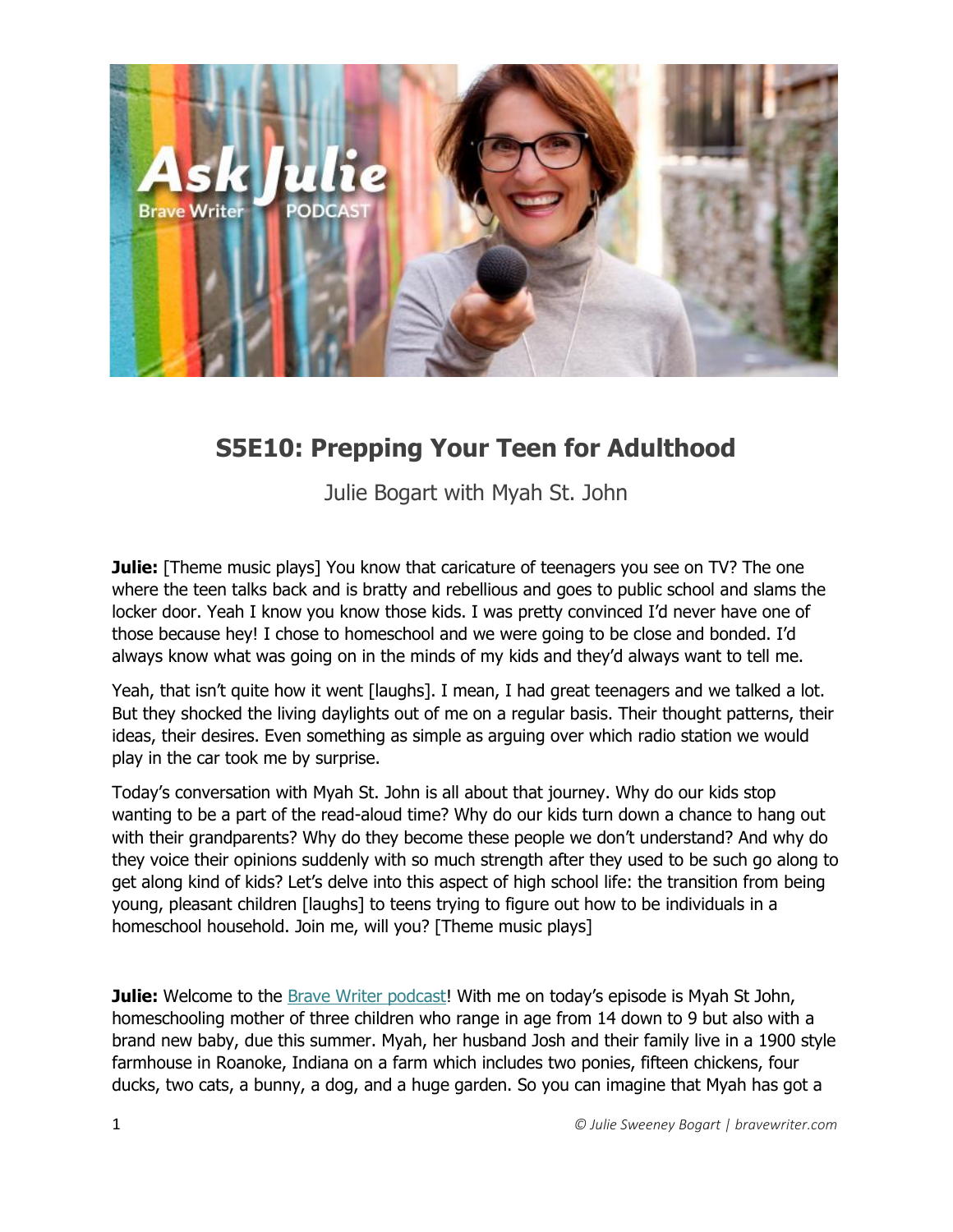very active life. Before she was a mom, Myah was an elementary school teacher and she never imagined that she'd become a homeschooler until her oldest went off to kindergarten and Myah realized she wanted to be with her daughter during the best waking hours. Today Myah homeschools, enjoys reading, walking, gardening, yoga, massages and plenty of time doing what she describes as "time with life-giving friends." Additionally, Myah's family is a band! The St John Family Band and they recently their first single on Spotify. When Myah wrote to us in our Ask Julie season she was seeking some advice. So let's welcome Myah to the podcast and find out what she would like to have me answer. Welcome Myah!

**Myah:** Hello! Thank you for having me!

**Julie:** So great to have you! What an active life you have.

**Myah:** I know it's crazy. I'm actually kind of teared up because hearing someone describe my life was like woah! That is beautiful! It is big. It's awesome! It's just a gift that I've been given.

**Julie:** Absolutely. It's already full, isn't it?

**Myah:** It is! And there's another one coming.

**Julie:** My goodness what a lucky child that will be! To enter into such a full, beautiful life that you actually value. That is fabulous! I love that that's how this podcast has begun.

**Myah:** Yes it is so good to be here and I am several years into this journey and just thinking about how I never imagined myself here but here I am! And it feels—some days I feel like we really are in a good spot. I mean we really, really are several years into this. We're good. But it feels as if we're going into a new season and so that is what I wrote to you about. My 14 year is heading into high school—so we have a two part question that I shared with you. And then so going into high school and then introducing a new baby, like August 24<sup>th</sup> like the first day of school. The first day of high school!

**Julie:** [Laughs]

**Myah:** We're going to have a baby!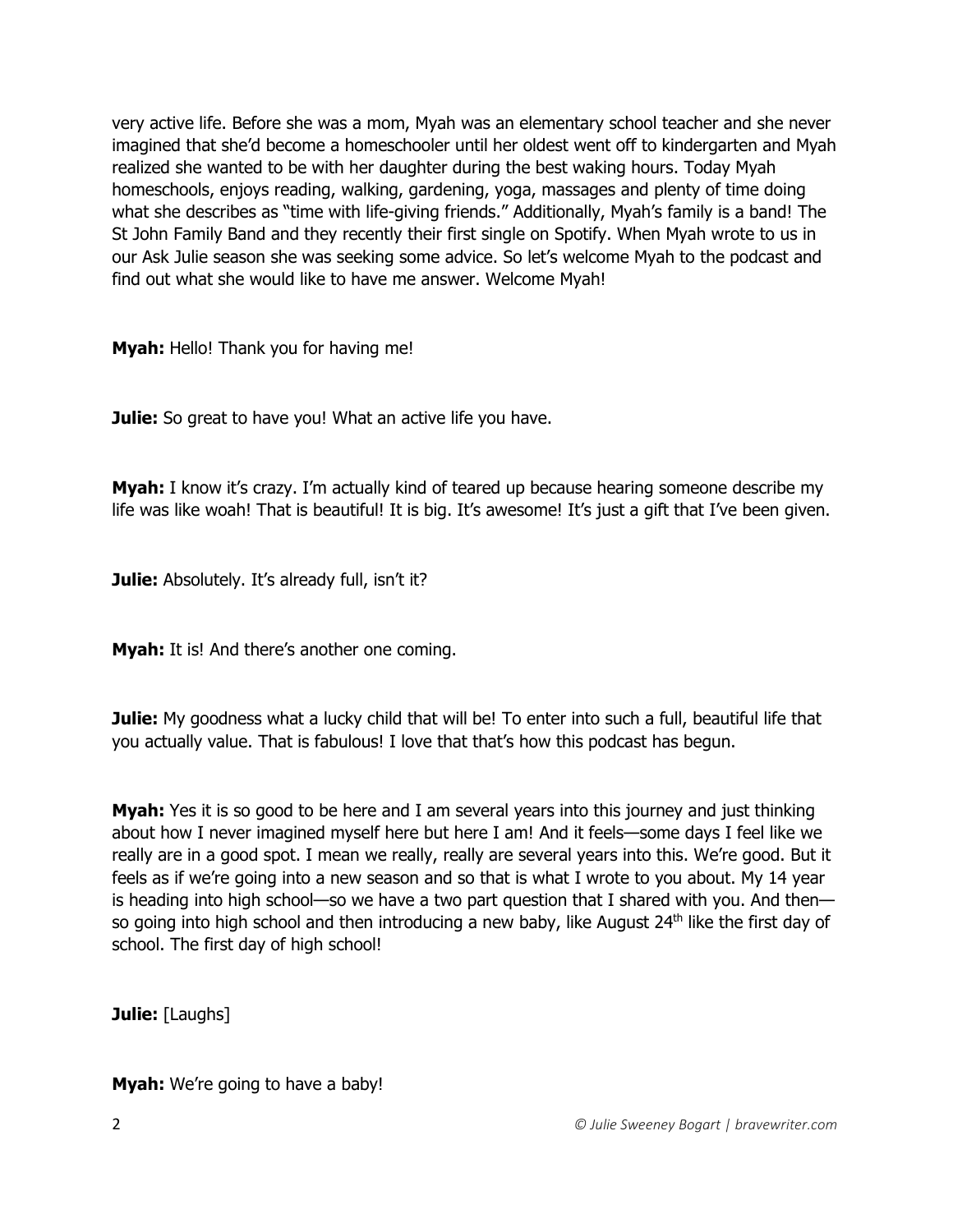**Julie:** Incredible back to school idea, have a new baby and expect things to go well [laughs]!

**Myah:** Right and so just wanting to brainstorm with you what this new season will look like for us.

**Julie:** Totally got it. And I really love that you're reaching out. You have this interesting span of ages. You have this little baby but then the next youngest child is already on the verge of a change, too. Like 9 becoming 10 feels very big than toddlers or 6 year olds, doesn't it?

**Myah:** Right you know I never ever would have said hey, when our baby is 9, let's have another baby.

## **Julie:** [Laughs]

**Myah:** But you know what, it's just being in this season of where I am, 14, 12, 9 and I'm 39 just turned 39 so I won't be 40 yet when I have the baby. But just never pictured this but it's such a sweet time to have a baby. You know it's almost like hey I want to recommend this to friends. You know what I'm going to be able to go to the store and say hey I'll be back in 30 minutes and not have to wrangle toddlers in the store. And then just the wisdom and the perspective I have of what mothering looks like is completely different than when I was 24 when I had my first child. So I'm looking forward to that part of this new season.

**Julie:** I love hearing that. I think that's got to be speaking to many women out there listening to this podcast as they are contemplating their later in life babies. I've heard many times from women who've had babies over 38 years old that there is a kind of appreciation for what a baby means that you couldn't possibly grasp when you were in your 20s. And so I love that you are putting that out there and validating what a rich opportunity it is to mother at this stage in your life. And just that alone, I just want to pause right there and recognize that that's true across the board. In your homeschool, with your children at the ages they are—you get to use the wisdom you've gained in these 39 years. You don't have to start from scratch.

So as you're looking at this teenager going into high school where so often we feel as though we're choosing to homeschool again. I call it the re-upping moment. You can kind of figure it out when they're in kindergarten and first grade. You can imagine being their instructor and having a lifestyle of learning and using gardening to teach math. Like you have a vision that feels sort of a natural learning lifestyle combined with some programmatic stuff but it's within your own imagination. For some reason, when we hit that wall for high school—the "it all counts now" moment—we have to re-up. We have to reimagine how our lives with look to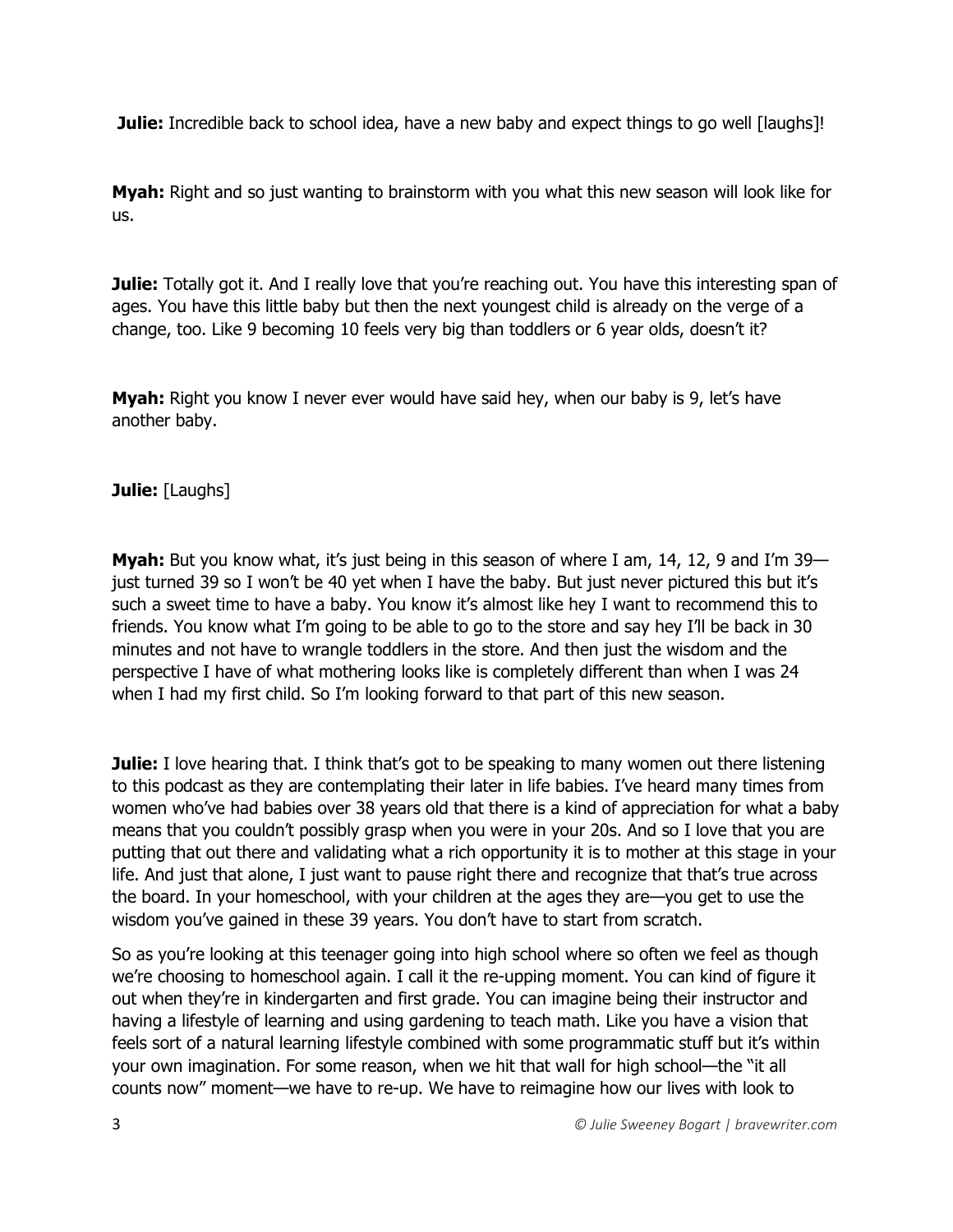support this education that is now going to be scrutinized by college admissions or if your child decides to go to part-time enrollment at a junior high or a high school. Are you feeling some of that pressure?

**Myah:** I'm not feeling that pressure at all. In fact, I'm surprised at the peace and excitement that I feel about the high school journey. It's almost as if this foundation, this beautiful—as you described it—an organic, rich—early homeschooling experience we had in their early years. How so much of that now has paid off. And I look at our 14 year old beautiful Sophie and I know she's ready. You know, she's ready for these high school years. However, there are check boxes to be checked. There are boxes to be filled. There are SATs and ACTs to prepare for and colleges to try and get into.

## **Julie:** Yep.

**Myah:** So I'm excited and I feel—I feel excited because it almost feels a little organized to me. Like okay this is a very organized system. These are the boxes we need to fill. My fear is that she—I'm not ready. I still love the family style homeschooling. And she wants to be independent—completely independent but she's still not ready for that. I don't want her to be completely independent yet. So that balance of continuing to stay involved but also letting go. I still want her to depend on me but I know that she should be independent and she is naturally, that's just what's happening. So it's me letting go and—but I also just want to make sure that her heart, which is the first priority, is still being nurtured and her soul still being cultivated. And that's what I feel like I'm a little bit fearing.

**Julie:** Give me more about that. What do you fear might happen and how might it happen?

**Myah:** With her heart?

**Julie:** Yeah! Let's start there. Let's start with the part where you just brought up a fear. So you're not feeling as nervous about the academics to let's go to the place where you're feeling nervous. You want to protect her heart and her soul. Can you describe a little bit about what could go wrong that you are afraid of.

4 *© Julie Sweeney Bogart | bravewriter.com* **Myah:** I just think time. Time is—she's 14 so she would rather sit in her room and listen to music and organize her closet. And so me honoring that and knowing where she is developmentally—wanting to pull her down with us during our morning time or—she sometimes doesn't see the relevance in that. Like "I need to—this is wasting my time. I need to be up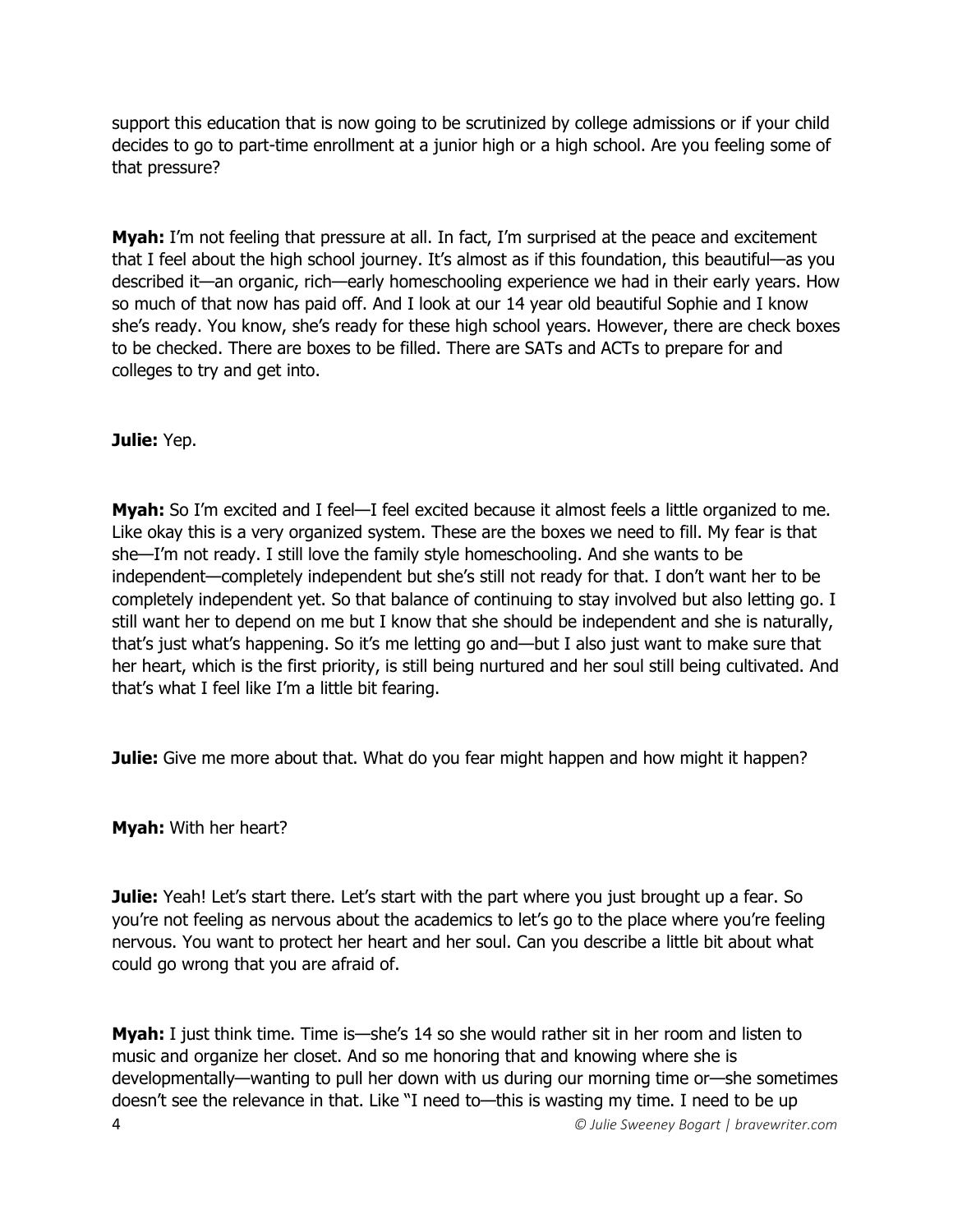getting my math done. I can't be sitting here and listening to the theology book isn't a good use of my time." So making sure that I am still—can hone her in on times when she feels that it's just not a good use of her time.

**Julie:** How does that feel when she tells you that something that you value doesn't feel like a good use of her time, how does that feel for you as her mom?

**Myah:** Well that's I think would fill me with a little bit of fear. That I'm losing—I'm not ready for you to completely fly yet.

**Julie:** And so keep going with that. I'm done with you yet. Let's stay right there. So what does that mean? What would happen if she did fly? She didn't come down, she had more autonomy? What are you actually afraid of? What's the outcome?

**Myah:** I think I'm afraid of—the most important things are not the checkboxes on her high school transcript. They are very important to get into college and they're very important for her intellectual development but they're not the most important things about her as a child and as a person and us as a family.

**Julie:** Right.

**Myah:** And so when we're little—so let's just say elementary even through middle school you're all just kind of on the same page and then all of the sudden things get really real. And now it's—you're working for the world. You know? You're working for the man and you're working for this high school transcript. That's where my fear comes in and I don't want her—I just want her to value—and I think that she does.

**Julie:** To value what? What do you want her to value?

**Myah:** To value what our family as a whole views as the top priority.

**Julie:** And what is that?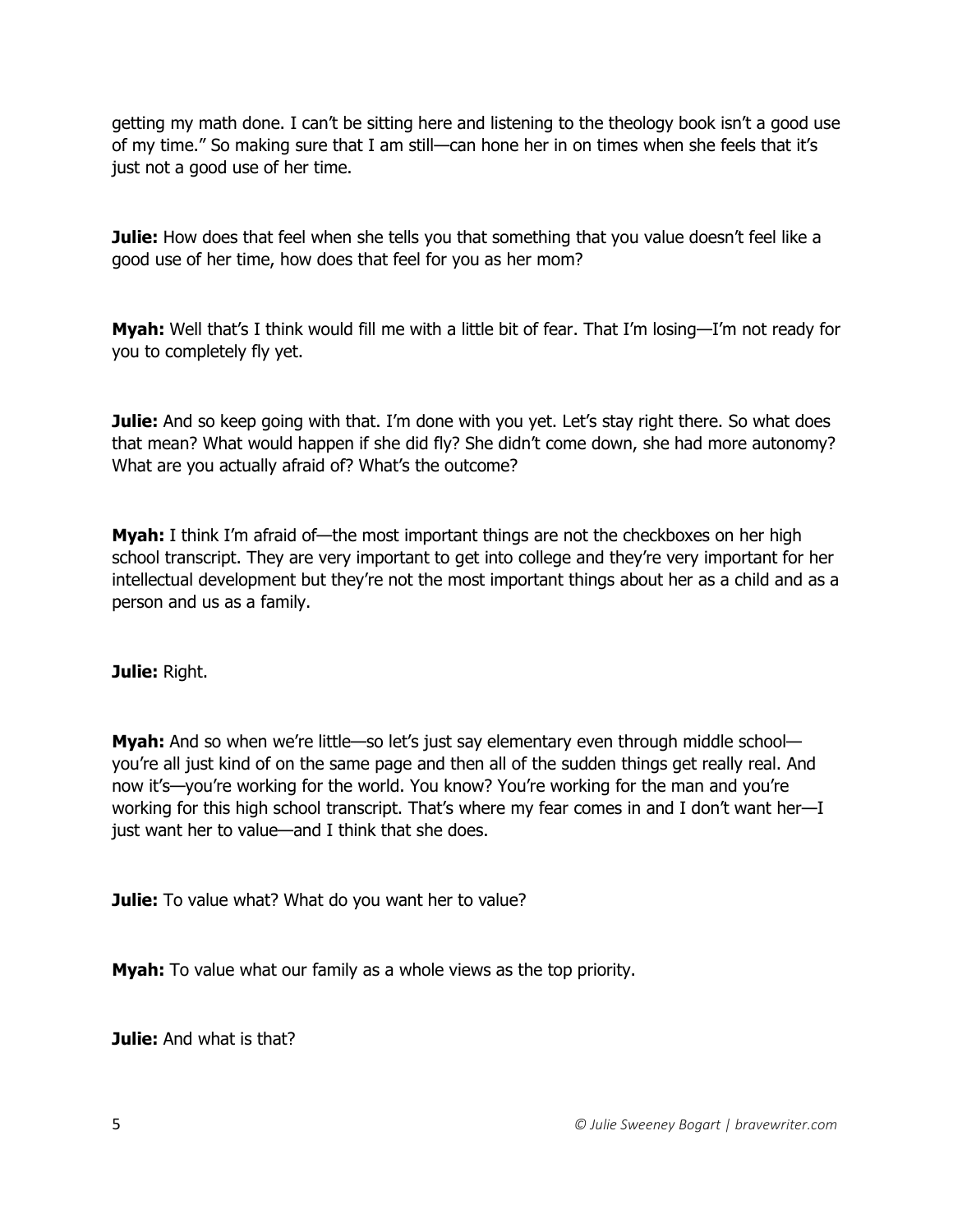**Myah:** So that would be our study of the scripture, our study of theology. If it's even beautiful things that aren't necessarily on her high school transcript. Even her grandmother came over the other day and she wanted to water color with the kids and I said go outside and paint with your grandma and forget about the math lesson. And so valuing the moment, maybe.

**Julie:** Did she want to do that?

**Myah:** She would have preferred to get her math done.

**Julie:** Yes.

**Myah:** Because she knew that that would be hanging over her for the rest of the day.

**Julie:** Okay. So here—let me see if I can summarize a little bit. That was beautiful, by the way. Thank you for sharing and disclosing so much. So on the one hand you know that she has these obligations if she wants to prepare for adulthood and we know what those are—the academic path to college. And you're willing for her to hit those checkboxes and she sounds pretty self-motivated, which is a dream for many parents. That she is willing to put in the work to get that done. At the same time, you're experiencing this massive transition away from her being well integrated into the family dynamic and she seems to be individuating. She's starting to pull away.

So one of the things you mentioned is you're doing a read aloud time and she thought to herself "I'm less interested in hearing about theology and more interested in organizing my bedroom or doing my math." It sounds like your religious faith is a high priority in your family. So what happens in that moment is your child is rendering an opinion. Maybe an opinion that you've never experienced before because she's testing it out. She's finding out "Can I say no to something my mom values and still be loved by my mom just as much?" That's the metamessage underneath of it. She's not necessarily conscious of this. But that's a little bit what happens.

It happens in every family in some way. You know, you have a family that's all about a certain kind of music, let's say it's James Taylor and all these sort of folksy singers and then you have a child who's like "But I really like Metallica." Right? Like there's this question: Can I be different than you and still fit into this family? Do you see that emerging in her life in any other areas?

Myah: No and you know, I even-no I don't-that's so interesting. I'm just pondering what you're saying because I think she definitely feels like she's entering into a different season than the 12 year old and the 9 year old.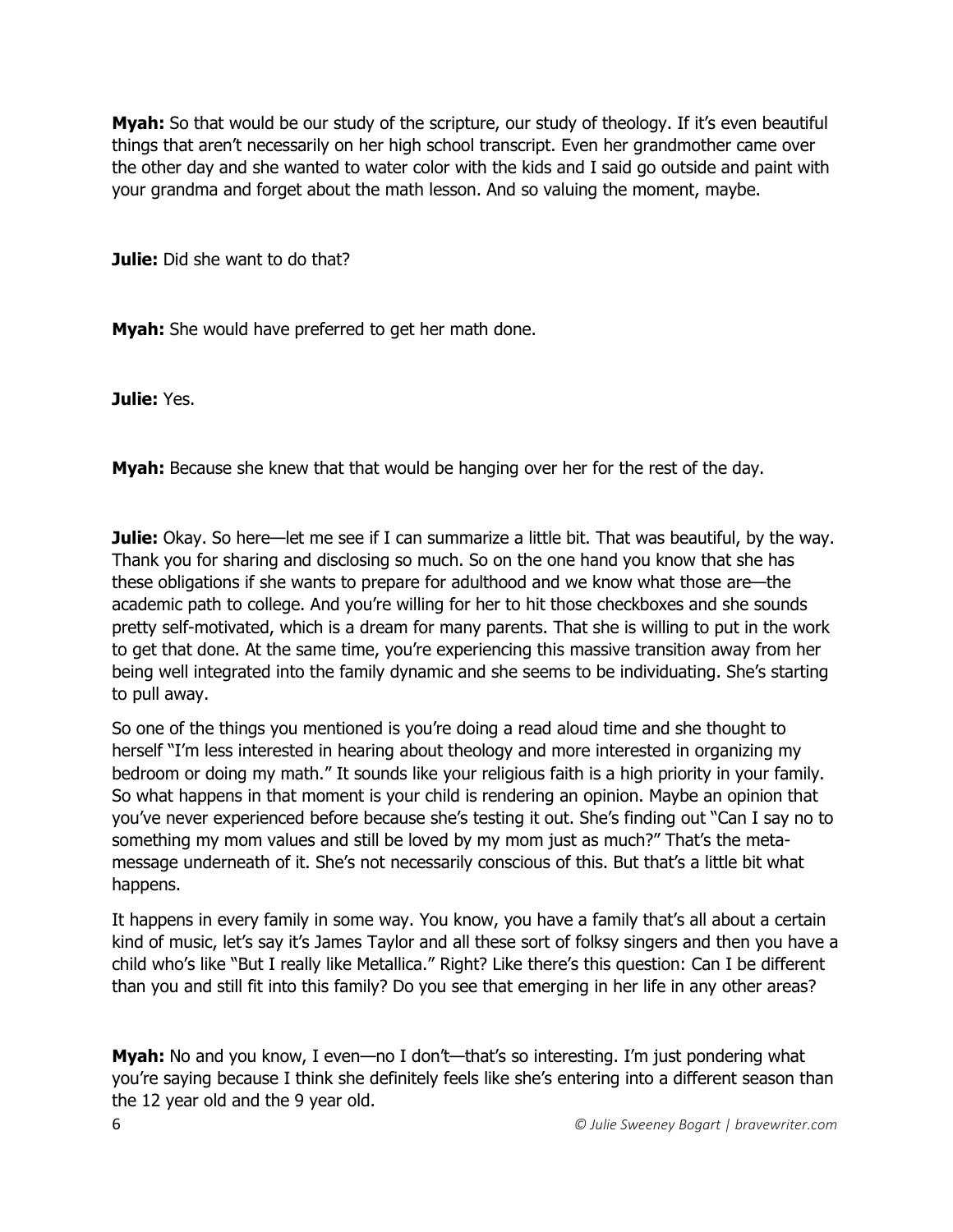**Julie:** Yes. Maybe aware that one of the ways to be different than them is to not be with them. I know with my oldest kids, Noah and Johannah, when they hit the teen years they never wanted their friends to come over to our house because we had three small children and they felt like it was putting their friends around the babies [laughs]. Some of these babies were just two years younger than them but there was a feeling of because we're a homeschool and everybody's around each other all the time, it was hard for them to differentiate themselves from this mass of children to be true teenagers.

When you all live in the same four walls for your whole life and you've been doing homeschool in the same way as your  $1<sup>st</sup>$  grader when you're a  $7<sup>th</sup>$  grader, it takes some imagination and creativity to help that teenager feel like they are preparing now for adulthood. And I'm going to just give you a little phrase to contemplate. The point of being a teen is to prove to yourself that you will make it as an adult without your parents. You spend between the ages of 13 and 18 figuring out ways to prove to yourself—not to your parents, not to your peer group, but to yourself—that if I'm no longer with these people who care for me, I will make it. I can survive in college, I can get a job and go to work, I can pay for my bills.

Now, it starts showing itself at 13 and 14 with just tiny, new preferences that have nothing to do with the family. I remember my daughter Johannah dying her hair—she had beautiful red hair. She dyed the tips purple. She was looking for ways—you know, wore black clothes, this was back when the gothic look was kind of popular [laughs]. And so we could latch onto these sort of—what looks superficial as changes and think oh that's just her being a teen but it's also a bid for expression that separates them from this cozy school house experience of home.

And here's the reason that that is an important thing to remember when you're talking about teenagers: I share a lot that there are four principles of what makes education feel magical or enchanted or natural, you know, brain-based. The first two are surprise and mystery and those work really well with young kids. But for high schoolers, what they are really looking for is risk and adventure. And so you are right on the threshold of that right now. And so risk and adventure show up in many ways, one of them is risking telling you what they really think and feel that contradicts the family value-set. It's thinking differently than people around you. It's risking expressing that or reading things that you haven't been allowed to read or didn't know to read earlier. But then it's also adventure. It's getting outside the four comfortable walls and proving yourself, testing yourself out from under parental supervision. So maybe before we move forward a little bit further, help me understand the risks and the adventures that your daughter is either taking or wants to take right now. Are there any that you're aware of?

**Myah:** No, you know, she is not doing anything like dying the tips of her hair. She's a major rule follower. However, I can see that the first part of that—the point of being a teen—is to try to survive without your parents. I can absolutely see all of that going on right now. The whole risk and adventure thing, yes. I mean this is—yes, this is who—what she is doing right now. And I love it! I absolutely love it. I just feel like I'm—I'm clinging a little bit.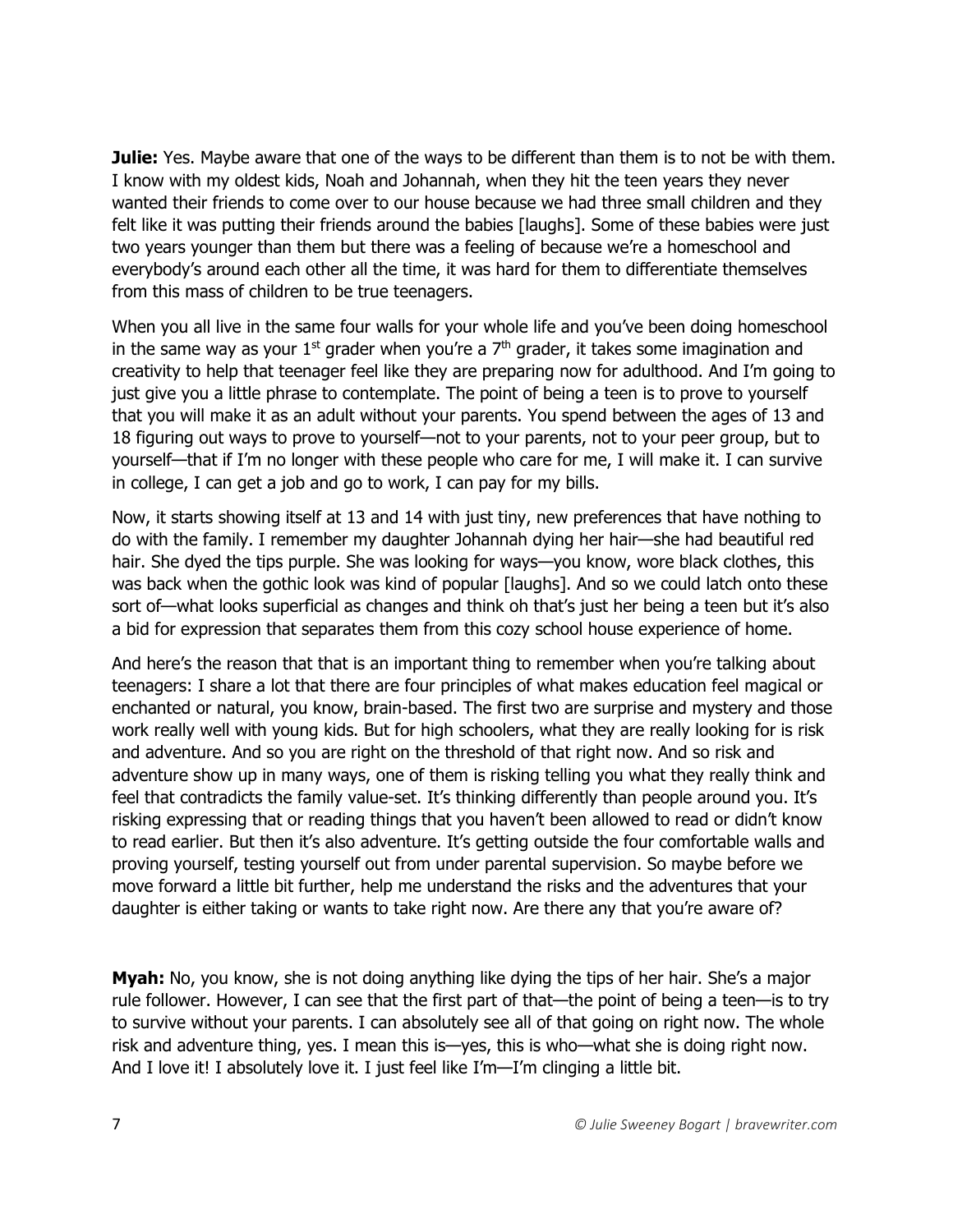**Julie:** Yes. It's not uncommon. Especially if you're a very bonded parent, which is what it sounds like you are.

**Myah:** Very bonded.

**Julie:** Yes! And there is a loss for you that needs to be grieved. You know? You're losing the full family sitting on the living room floor while you read aloud feeling, which is so satisfying because homeschooling is your adventure. You know it's not our children's adventure. They didn't pick homeschooling, it was chosen for them. They wake up every day in the same house that they've always been in—or a house that is their family's home—they don't get on a bus, they don't perform for other students, coaches, or teachers. And so what happens for them is they have to seek ways within that context to create for themselves an adventure.

So your daughter saying "I would rather do math than paint." There's a part of me [laughs] that really thought that was beautiful and I'll tell you why: she's probably done a lot of really cool painting and artwork in your family. Given who your family is, that hasn't been her usual experience. And what she's seeing is I see the future coming and I want to prove to myself that I can meet it and I can be disciplined and not just do fun things. Like isn't that an interesting interpretation maybe of what was going through her?

**Myah:** It's very interesting. And that's another point that just makes me tear a bit because it's true. And her grandma that was here has been so involved in her life. And this grandma has always painted and done the nature hikes and filled the bird feeders with them. And she's here wanting to watercolor again but she's not going to be here forever and so when I asked Sophie please just go watercolor with your grandma, the math can wait. But you're right! It's exactly what she wanted. She knew that she had some adult responsibilities. She still has about 20 math lessons, which is ridiculous. Why we make them complete their textbook?

**Julie:** [Laughs] right?

**Myah:** She has about 20 math lessons left over from last year and—our last, just this school year—that she's trying to knock out and that's what she was trying to do. So it's just—it's true. It's true what you said.

**Julie:** It's sometimes hard for us because you're standing in this sort of fulcrum of this scale. You're able to see into the future that your mother will not always be here—or that the grandmother will not always be here. And you're able to see the vanishing of this little young daughter, your first child who you were so intimately connected to and now you cannot see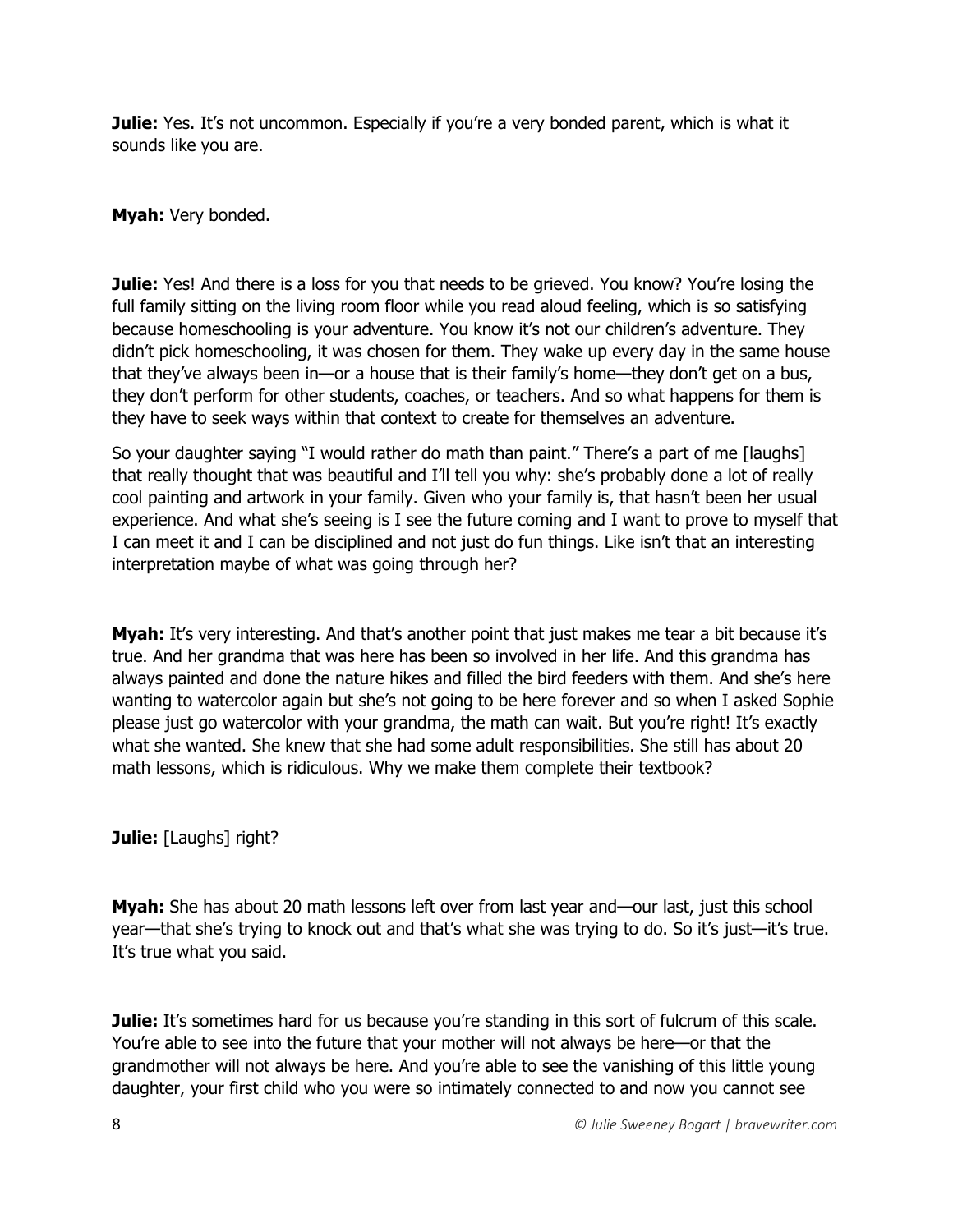around all the corners of her mind anymore. You can't read her mind, you can't know her thoughts, you can't know how she is processing what you're sharing with her. You want her to have the same ability to have perspective like you do—she doesn't have it yet, she won't have it. Her grandmother is not as important to her as your mother is to you—I'm assuming it's your mother, is it your mother?

**Myah:** It's actually my mother-in-law but—

**Julie:** Your mother-in-law. So the grandmother, that piece, that feeling of time slipping through your fingers and she won't always be here is less present to someone who's 14 or 21, honestly. And it is how it should be. She has a reservoir of amazing experiences with this grandmother that she will never lose, that she will treasure for the rest of her life. And right smack dab in the middle of that is also a choice to not do it right now. And that choice is equally important in her development.

**Myah:** Yeah.

**Julie:** It's a little hard crossing over the threshold. So when you said before that you can see the risk and adventure piece coming even though she's still pretty much living at home and is cooperative, obedient kind of daughter, I'm not suggesting to you that her temperament will suddenly flare and she'll be what you might call rebellious. But even kids who adopt their parents' values adopt them and interpret them in new ways.

One of the things we know from research, for instance, is that kids who are raised in certain religious traditions will pick within Christianity a new denomination, within Judaism, a slightly different—conservative instead of orthodox or, you know what I'm saying? Like they will choose an expression, even if they stay within the community that they were raised in, because the only way to know if something is your own is if it's your own. So they're going through this period of making choices for themselves.

I've shared before that my daughter became a vegan in high school because she was studying these PETA videos and talking about it at school. And even though today as a full grown adult at 28 she's no longer vegan, during her high school years that was her testing her own commitment ability to an ideal. And it mattered. It was worth supporting on the grounds of that alone because this is how we teach ourselves to live according to our values, is to have the chance to have values—even values that your family doesn't have.

**Myah:** Yeah.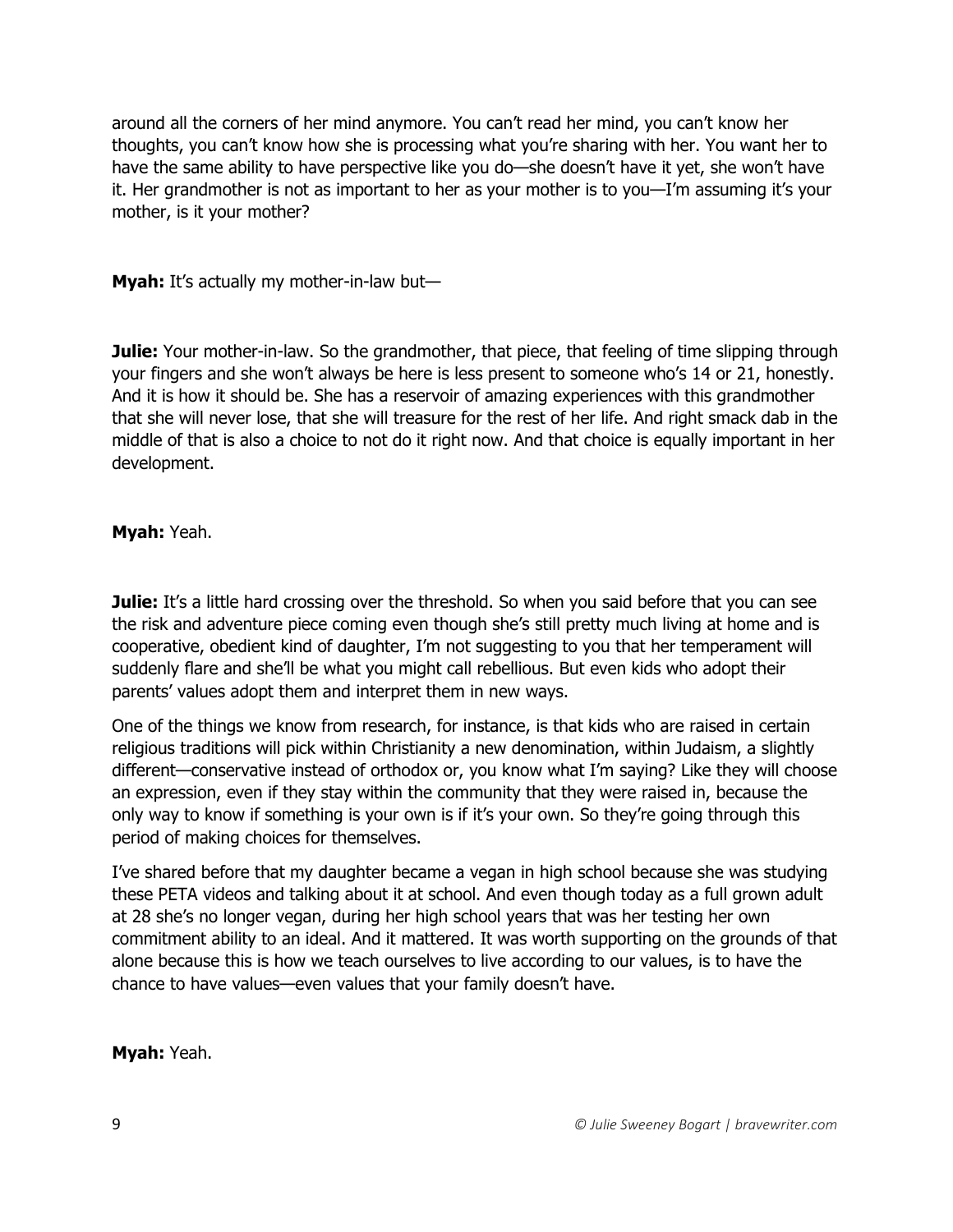**Julie:** Tell me a little bit about what you see coming when the baby's here? Does that involve any anxiety around losing touch with your daughter more because you'll have to focus on this baby?

**Myah:** Yeah it does. I still will lay—we'll go upstairs and I'll put the kids to bed still at this age and say their prayers and read aloud. It's really to the little boy and then a lot of times—so Ian is 9 and then Hallie will climb into bed and join us, who's 12. And then Sophie will occasionally join us. But I'll tuck people in and then I try to lay with Sophie a lot at night. But through my pregnancy I get tired earlier at night and so I have not been going up and laying with her and just the other day I thought to myself "I need to be doing this. I need to be going up and lying down with her because I'm not—I know that it's going to get a lot harder when the baby comes. I mean when am I going to just lie with her and talk to her and listen to her? So yeah I definitely think of that at that time of day. During the day time hours, Ian and Hallie—the middle two—are best friends. They pal around, they play together all the time. And Sophie—so here's kind of another thing I was thinking of while you were talking—she's kind of out on her own in a way.

#### **Julie:** Mhm.

**Myah:** And because she is just in a different stage of development so she doesn't really—I mean she will run around and play—especially when we have friends over, she'll join in with the whole group. But when it's just the three of them, typically it would be Ian and Hallie running around playing non-stop and Sophie's kind of with me doing the adult thing or off on her own. So I see her and what she really sees herself, I think she's—I predict that she really attaches to this baby. Maybe it would drive us further apart or maybe it will you know make us spend more time together because she's going to want to be with that baby.

**Julie:** Absolutely. And you can stay alert to whatever those possibilities are. One of the things that you might do between now and August is spend a little time talking this over with her. Find out what kinds of adventures she might be imagining or even create some opportunities for her that you haven't considered. One of the things that we know about kids her age is they don't only want to check off the boxes. They don't only want adventures like rock climbing at the river gorge. They're looking for intellectual adventure. Academic risk. There is a part of them that's hungry to discover how they stack up. And how well they can master a certain subject area. So you might look at ways for her to expand the boundaries of the home so that she isn't only learning alone. One of the myths of home educators is that we're all looking for these independent learners and she's already pretty good at independent schoolwork, what we're looking for though isn't necessarily independent learning but an opportunity for collaborative learning so that their ideas are bumping up against their peers, other instructors to give them a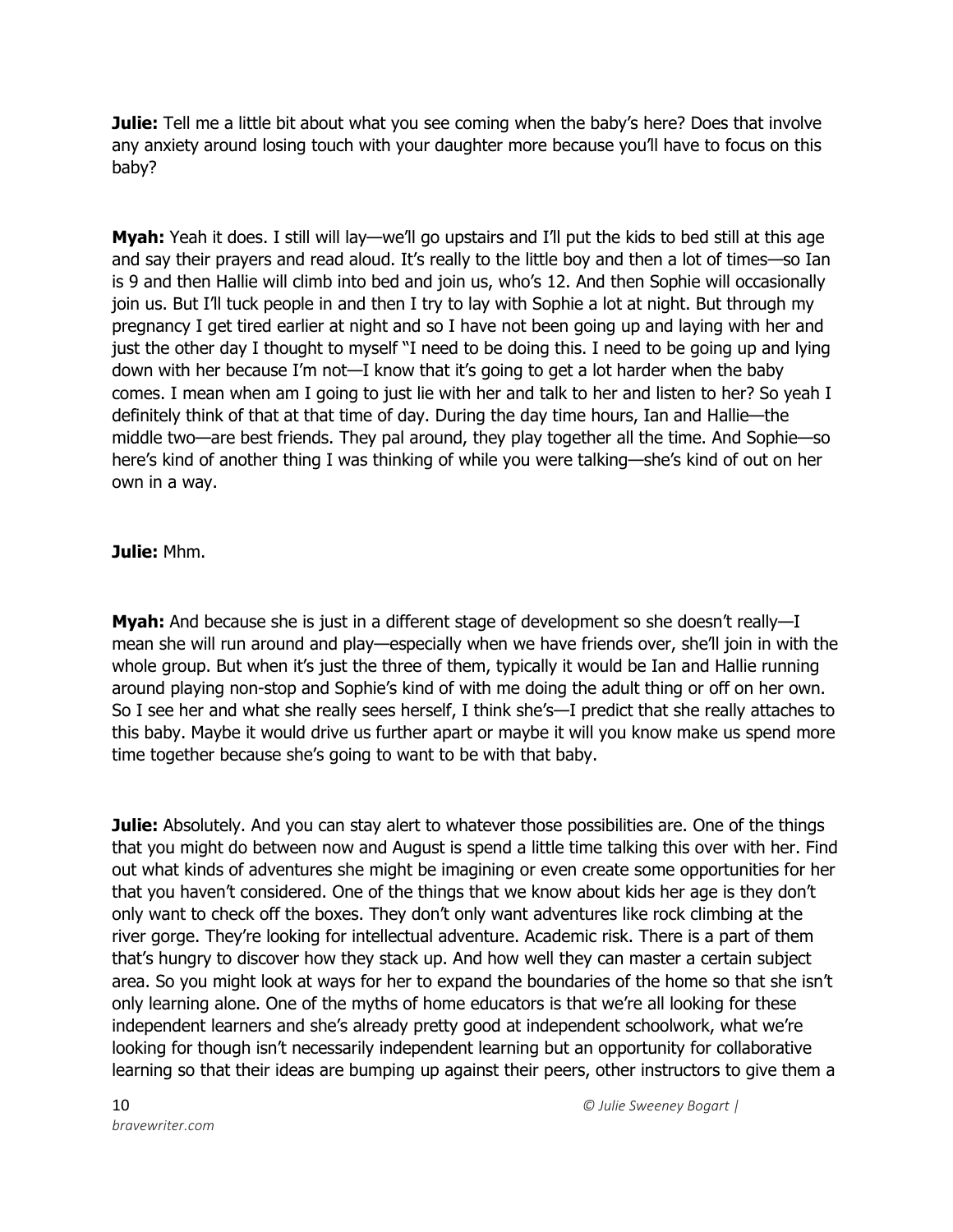sense of what it means to be in their peer-group community. It doesn't mean that they have to go to school, we can certainly homeschool through high school but are there co-ops, is there any acting organization. You know my two older kids were in a Shakespeare Company for high school students. Is she meaningfully involved—she's only 14 but when she hits 16—can she have a job outside the home? What are ways that she can sort of test drive her own personality and her intellect outside of the family? Because here's what happens: when you allow your kids to have a little bit more bandwidth in their intellectual curiosity, what they're hearing at home can actually become more valuable to them. If all their hearing is one version of events, of thoughts, of politics, of whatever it is, your values—they sometimes then become sort of antagonistic about that because they're trying to individuate and they don't have any other information to bump up against it, does that make sense?

**Myah:** Yes and she is involved, actually, this summer. Something that she's been wanting to do for a few years and we finally said yes is an incredible theater group.

**Julie:** Love it.

**Myah:** And she is right now involved in the summer camp and they're doing *Joseph and the* Amazing Technicolor Dream Coat and they do classical plays. So she got the number one part that she wanted, she got—I guess people told us that it was a good part for a first timer auditioning so she was super pumped about that and she has just absolutely loved it and it's in those situations where we truly see her thrive, really. She's happy at home, she's a happy girl. But she is—she is just thriving and the director has messaged me a few times and just said how much they love her—LOVE in all caps—and what a great job she's doing. My husband says "Are they telling every parent that?" [laughs].

**Julie:** [Laughs]

# **30:36**

**Myah:** This mom moment and then he's the man—the man moment like "Babe I bet they're telling every parent this." I'm like "I hope they are! I hope they're telling every parent how much they love their children and how awesome they're doing."

**Julie:** Absolutely. Well so that's a perfect example. So here's something that you might want to do then is spend—you know, go out alone with her this summer, before you have the baby. Let the other two kids stay home with their dad. You know, go do an afternoon. I don't know, see a movie, do your nails, whatever. Get out with your daughter and then just fantasize about the next two years. Make sure that she is looking forward to things. One of the dangers sometimes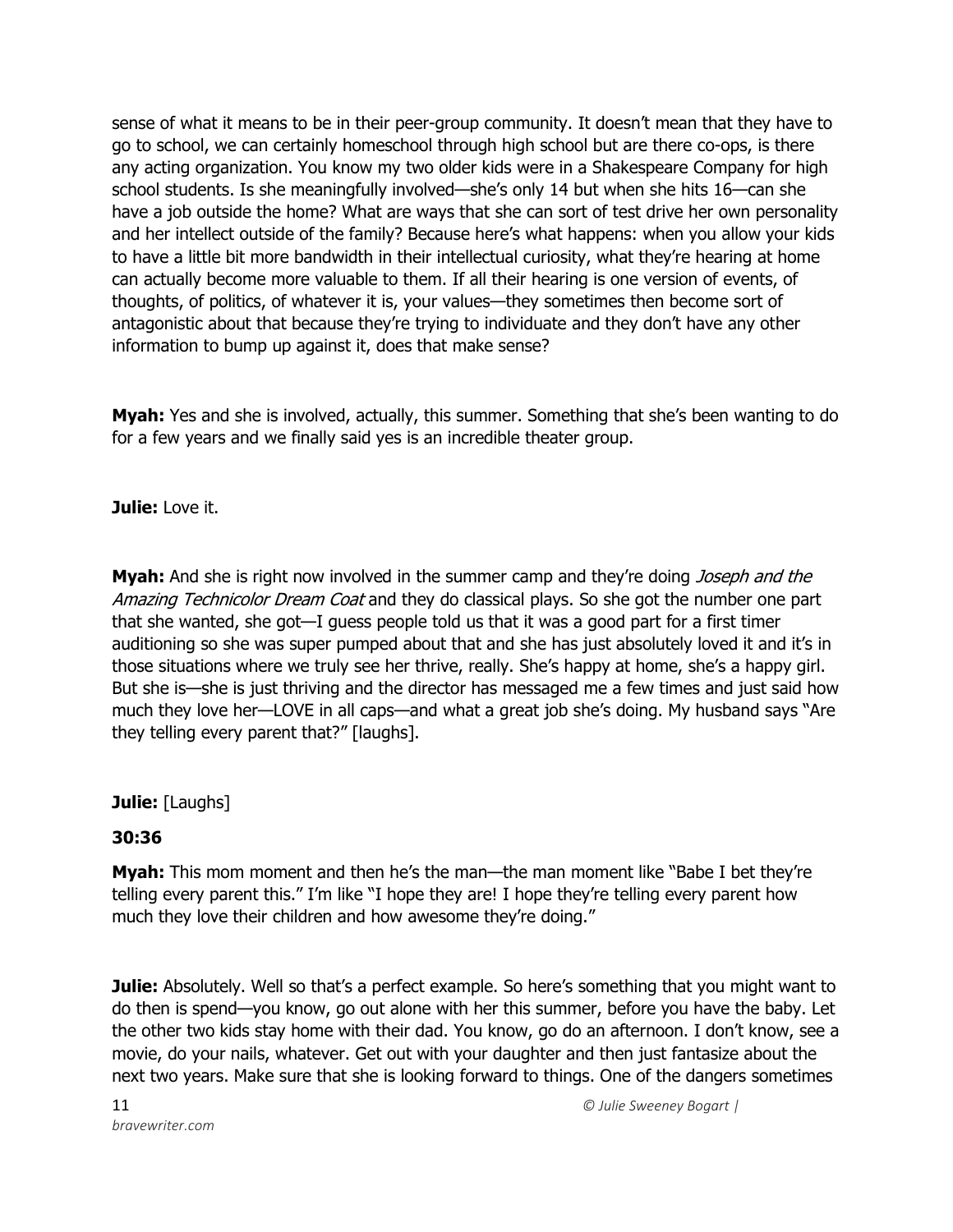when you bring a new baby in is that your gaze turns back inward to the home but she's at a stage of life where her gaze is beyond the home. So even though she'll enjoy being around the baby, we certainly don't want her to turn into a little mother before she's barely been a teenager. We want her to have opportunities. And you might even shift the mode around readaloud time. So you might say "We're going to read aloud in the mornings. Here are the things that I'm planning to read. Are any of these interesting to you? Do you want me to include you?" Like do it that way. Instead of waiting for her to tell you "I don't want to be there," show her what you have. Say "I know that you have other things that you like to work on, I just want to know. Do you want to be a part of this book or this time? Shall we call you down when we hit this—when we're going to do a poetry tea-time?" Like that. So that she starts feeling like she has some choice to say yes as opposed to having to say no to get what she needs. Does that make sense?

**Myah:** That does. That makes a lot of sense because I would just make it required that she would join us and that's probably not a good idea.

**Julie:** Well it works fine when they're young. The more that we go into the mode where we're afraid that they might be having thoughts we don't want them to have and so we're going to control what they're exposed to, the more they create thoughts we don't want them to have because that's how they individuate. That's how they have this risk and adventure. But if you make it safe for them to have adventure and risk within the context of your loving relationship, you'll be surprised at the times they choose to be with you, to participate. But it has to be a choice and it has to be given to them, it's not something that they should just know by osmosis.

And you know, I love—we have this saying in Brave Writer, which is my writing company, we have this saying. If you have a reluctant, you know teenaged, angsty girl who doesn't want to write, I say things like well then just tell them they're only allowed to write by candlelight at midnight. You know, change the conditions. Make things more appealing. If you've always laid on her bed at night to hear her share and unburden her heart, maybe that is no longer the mode. Maybe she needs to get out of the house with you and you go thrift store shopping and that's where the conversations happen. Start to think about what creates a sense of novelty for her. Because that's part of what's going to signify to her that she's more of a grownup.

**Myah:** Yes that's so good. Yesterday I had to go to Costco to get my tires rotated, fun. So I left the other two at home and I took her with me and just because I wanted to and she wanted to go. She wanted to go and she wanted me to take her to Target and get some sunglasses because she went to Indiana Beach today with a group of friends. And so—I mean she always wants to go with me. She wants to be with me so I just said yes let's go.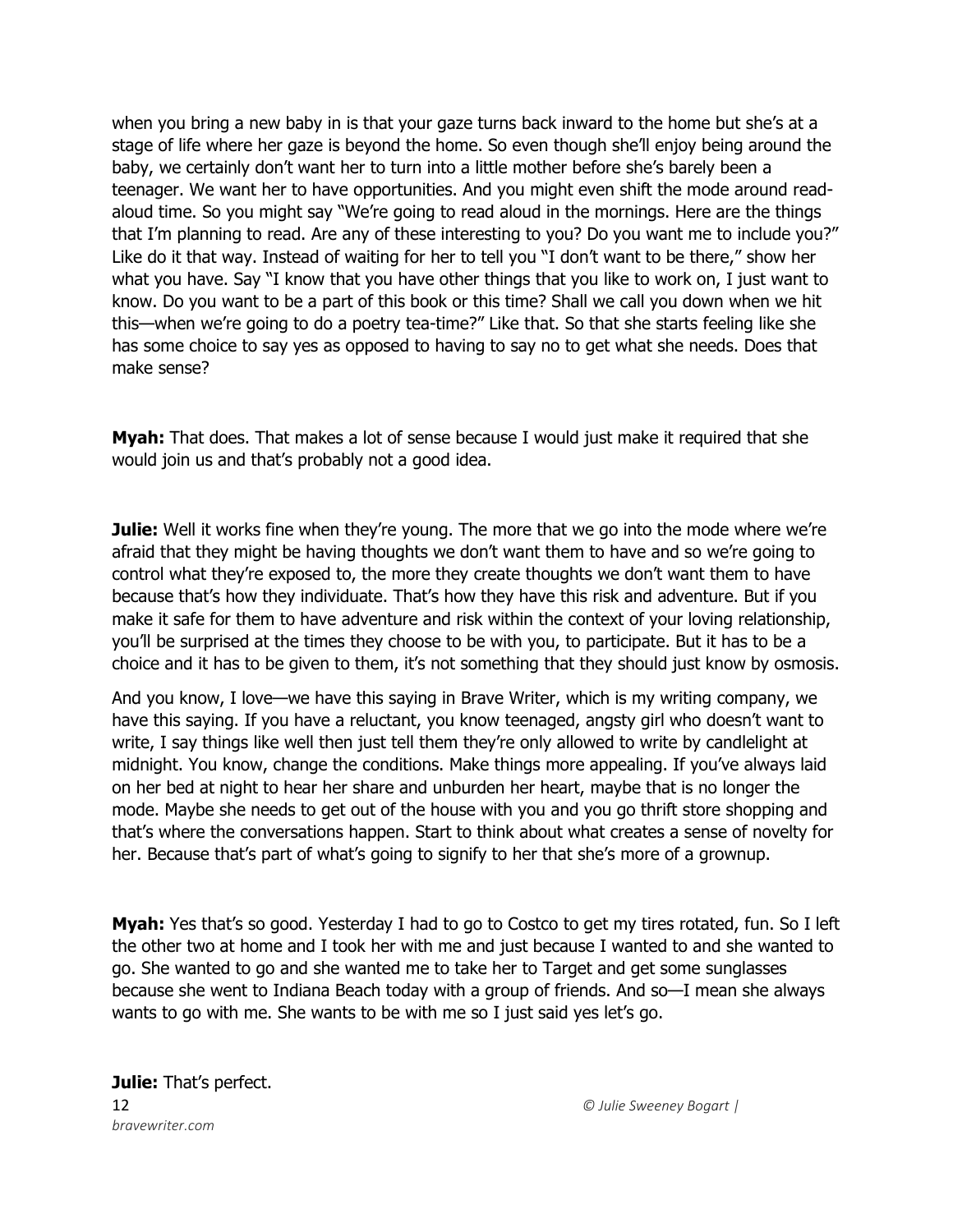**Myah:** And we went and we got sunglasses and it was successful.

**Julie:** And you're doing exactly the right things. And now you can even expand it. So one of the great joys for me of teenage years with my kids was allowing them to introduce me to movies and television shows and music that I would never have thought to pick. I literally had a daughter who loved horror movies [laughs] and I hate horror! And I had to learn to watch with her. I didn't watch them all but I watched several because I wanted access to her. And there was something about her being willing to share that side of herself with me that I found a vocabulary that we didn't have before. But she's also the same kid who just like your daughter would want to hop in the car and go to Target. And we would play alphabet games in the car, you know trying to name an adjective for every letter of the alphabet, trying to name a band for every letter of the alphabet.

So there's a girlishness imbedded in this teenager. It's not just that they are trying to be adults. They want the connection to their moms but they also have a world they're hoping to explore and we have a choice: we can either come with them on that journey or we can try and lock it down and prevent them from finding it. And what I discovered the hard way is that going on the journey with them is far superior from trying to control them away from it. That's where connection comes is when you can build that trust between the two of you.

**Myah:** So Julie, I'm thinking: you mentioned that this homeschooling thing is really our adventure and that is true. So what I'm thinking as you're sharing and teaching is that at some point what I'm doing, I think what my fear is, that I see her wanting—not that she doesn't want to be on our adventure because I think she truly does, but she also is creating her own adventure.

**Julie:** That's right.

**Myah:** And if I continue to dig my feet in the ground and say no you will stay on my adventure and she's digging her feet in the ground and saying I've got my own adventure, then there's this resentment is going to grow for me, from her.

**Julie:** Yep.

**Myah:** So that's a place where I can stay.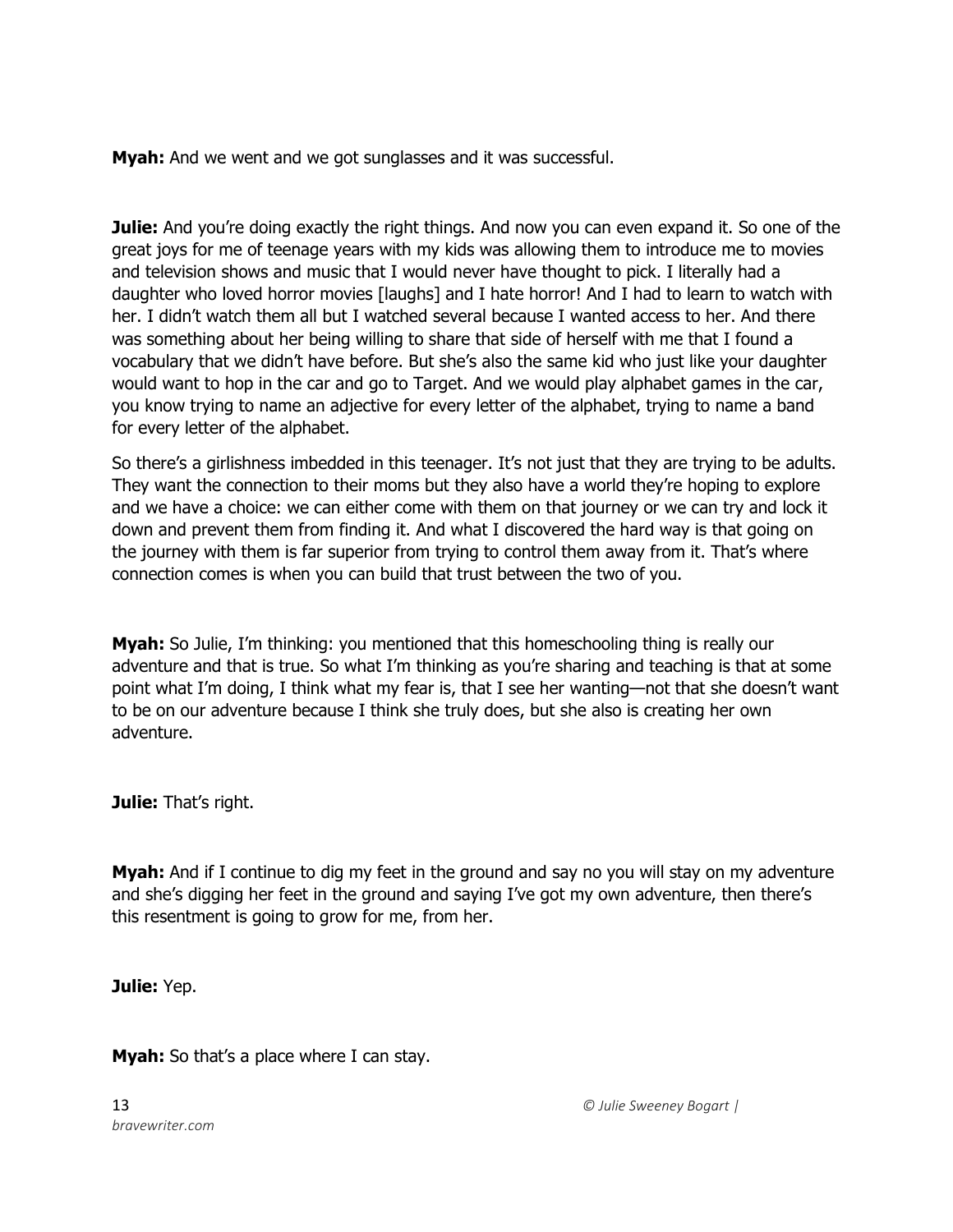**Julie:** No. And it will be counterproductive. There is a letting go that comes with the teen years. And I will be honest with you, I was unprepared for it. I was a home-birthing, Le Leche League leading, breastfeeding, co-sleeping mother. I was one of those ridiculous Attachment Parents which we also call "Exhaustion Parenting" [laughs] in my family but I believed in it whole heartedly and I felt very close to my children. And it took me by surprise that when Noah hit his teen years, this brain had thoughts I didn't know about! And some of the thoughts scared me. And what I found myself doing is trying to control his brain through external requirements and of course, fortunately for me, Noah was very faithful to his organic self and I had to learn that if we were going to be close it was time for me to let go and to join him.

It's the opposite of what we did when they were little where they are joining us. Now we are starting to join them. And it happens gradually. I'm not saying you just jump off the high dive on their  $13<sup>th</sup>$  birthday but you are going to be getting to know this emerging child—this emerging adult. So when your daughter is excited to go with you to rotate tires and then shop for sunglasses—and you know that's all about the fashion statement, the fact that she'll be with her friends and outdoors, that's the right decision! Right? Not being afraid she's going to buy fashion sunglasses and wear a bikini. It's all about being with her as she's testing new versions of herself. And being willing to have conversations, to be uncomfortable.

You know we were willing to be uncomfortable when we breastfed in the middle of the night. Waking up, not getting enough sleep, smashing the boob [laughs] you know how all of that goes, right? This is another kind of discomfort. It is the discomfort of accommodating a developing mind. And one of the things I like to remind parents is: everything you believed at 15 went through an overhaul by 25 and then again by 30, and then again by 40. So don't worry too much about what they believe at 15 because sure enough it's going to go through a revision in the next year or two or three, four years. I mean, I rarely meet someone who says "Everything I thought I knew at 15 is what I still know and I'm 35."

**Myah:** [Laughs]

**Julie:** You know? So we can take a little bit of a dispassionate perspective. Be more curious about the workings of the mind and these little flashes where your daughter shows up in strength and says "I don't want to watercolor." That would be a moment to be sort of like "Oh! Look at her! She's being a grown up suddenly. She's like done with little children things, she's being responsible." You know? You might even wink at her and say "Oh let me bring you a cookie, that's pretty cool." You know? Like see it in a different way. Or say "Well as soon as you get math done, come on down and let's take a look at what the younger two painted. I'd love to hear what you think about the younger two." Bring her in as a co-conspirator as an adult in the family.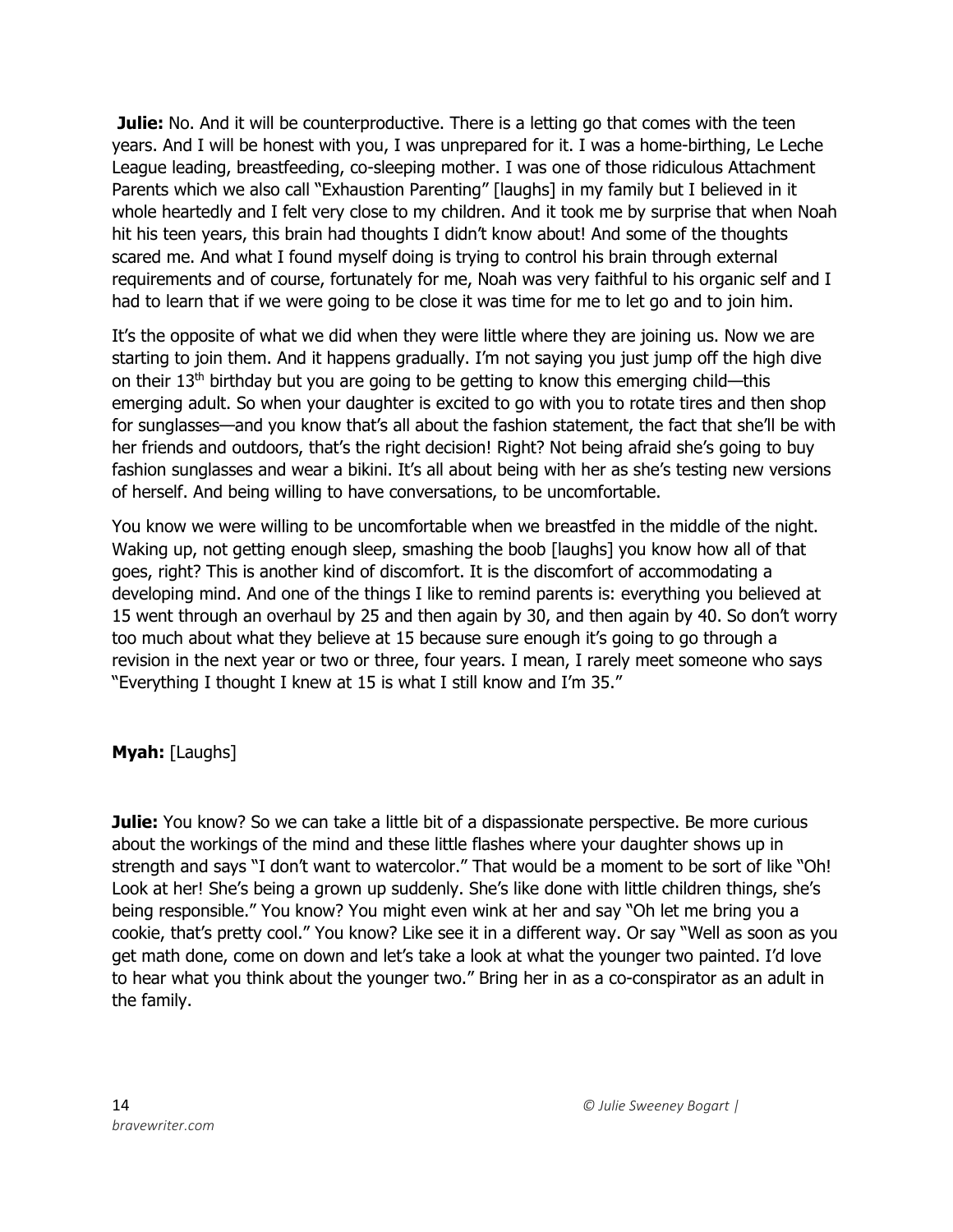**Myah:** Yes. That is so good. It's so so good and so true. I can just see it. I can see that—one example that keeps coming to my mind is as I'm trying to sketch out her schedule for next year. I sat down with her and I said "Sophie I have a lot of really great ideas but this is your journey and I am going to tell you want my ideas are and I want you to—you can choose!"

## **Julie:** Love it.

**Myah:** And so we were talking about Latin. She had done a Latin class last year, which she did really well in. She got an A in the class and she got a good score on her national Latin exam and I was trying to minimize my running for this new school year because of the baby and so at the homeschool convention bought her a new Latin curriculum that I thought she could just do at home. Well, when I sat down with her and gave her her options she said "I really want to do that class again. I liked that class." She likes the accountability of getting her Latin done and knowing the deadlines and she of course loves the collaboration with her friends and peers. And although it's going to cost me five times as much money and then it's going to be a lot more running, that was the decision that she had made on her own.

**Julie:** And you supported that?

**Myah:** I did.

**Julie:** Good job! Good job, Mom! And one of the things you can do—I'm going to share with you an exact experience I had just like this. My daughter Johannah was in a co-op—we had 100 family co-op and I was a part of it for 10 years and I taught the writing program in that co-op for the last four or five of those years, I taught acting for the first part. And so anyway at a certain point, Johannah decided that she wanted to go part-time to our local high school to take French. She wanted to study French in a class. She had taken Latin with a tutor, which I made happen and paid for and that was even separate from co-op. But anyway, she came to co-op in the mornings and then at the lunch hour, she was going to need to be driven from the co-op up to the local public school to take this French class but I couldn't take her because I was scheduled to teach writing after lunch. So I basically was telling her I don't think is going to work out.

Well interestingly, I finally decided that she was a bigger priority to me than the families in this co-op and I should just bow out of teaching writing. So I went to the co-op leadership and I said "I can't teach the writing class, my daughter needs this French class. It's really important to her." Here's what the leadership said to me: they're like we can't lose you for teaching writing. We'll drive her to her French class [laughs] so one of the leaders drove her every week.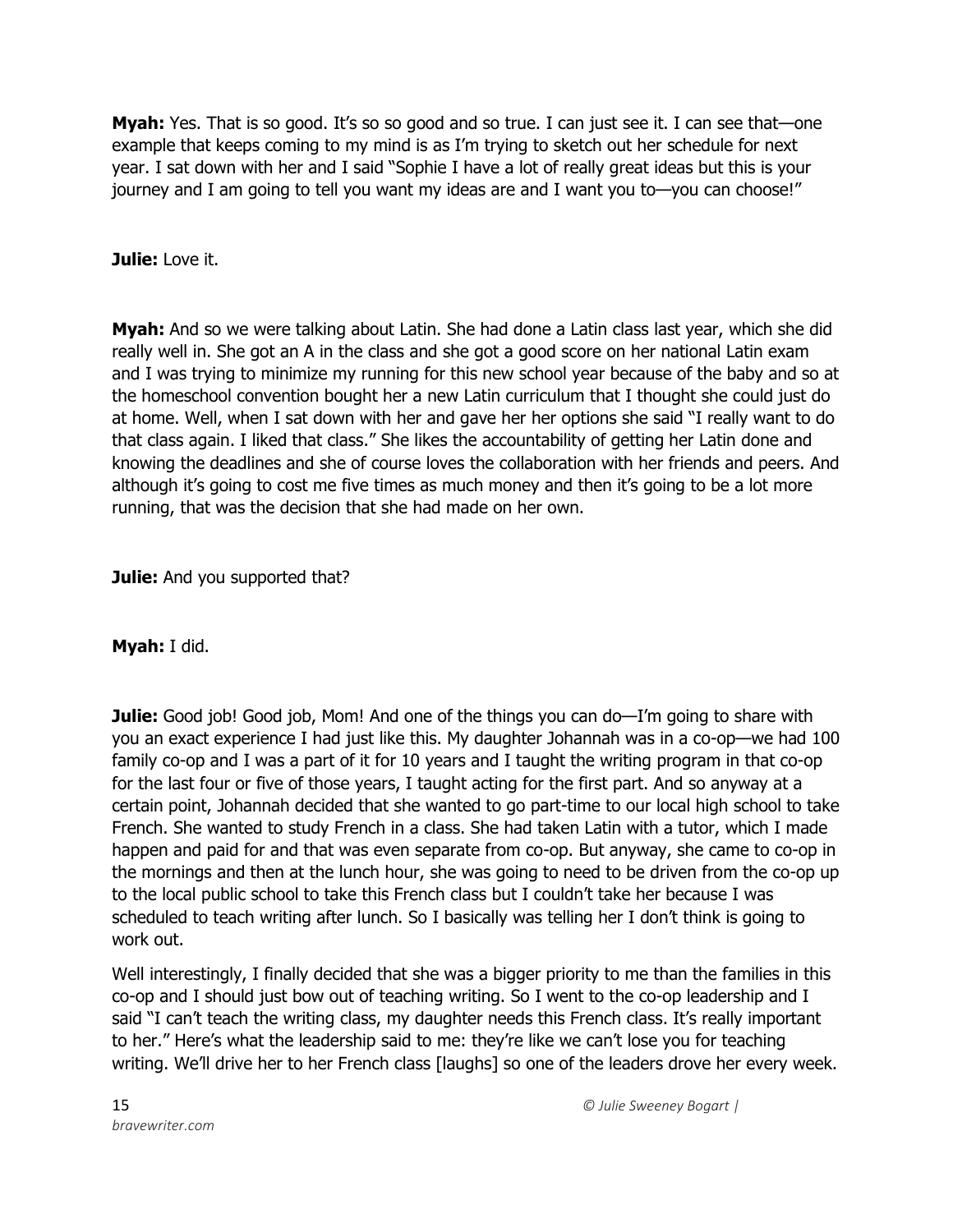Took her during the lunch hour up to the high school so she could be at French and then when co-op was over I would pick her up.

What I want to point out is that sometimes we have a failure of imagination around our own circumstances because as homeschoolers, we are used to being so self-reliant and we are almost like little entrepreneurs. Everything kitchen table. And we forget that you can pay someone, you can ask for a favor, you can reciprocate. There are ways to help our kids get what they need that don't only rely on our ingenuity and resources. And so I love that you've made this commitment. The next step might be involving your daughter or this community and finding out if they can help you out with some of this driving.

**Myah:** It's funny, that's just awesome because—so the summer theater camp that she's in meets—during the school year, meets on Fridays and that is when we are involved in a homeschool co-op. And there is no way I can get her to this group. It's not possible. And I was speaking with the director who's been emailing me and telling me how great Sophie's doing and I was telling her that. I said "there's no way I can get her there." And the director says "I'll take her!"

**Julie:** [Laughs]

**Myah:** "And I will bring her home." And it's hard because I thought I can't accept that because I'm not doing anything to help the director. It's not a carpool. I'm not doing any part of this driving. I shouldn't sign my kids up for something if I can't do all the work, right?

**Julie:** Wow. Wow!

45:15

**Myah:** And that's how I was making myself feel is that I—in order for me to sign my kids up for something, I had to be the one that could do it or else we were just over-scheduled and that was just bad. I accepted the gift of the offer and I said yes.

**Julie:** Well done. Well done! We are a community. We don't raise our children alone. It's okay to receive help from someone and you will give back but it may not to be to that person, it'll be to someone else. This is what it means to be a community of home educators and people who care about education are going to be a part of that journey with you. And I love that you've already experienced it. It's ironic that I shared that example and you actually had the identical story in your life. So I hope that this is an encouragement to people who are listening to us having this conversation. To not assume that if you can't be the one to provide everything to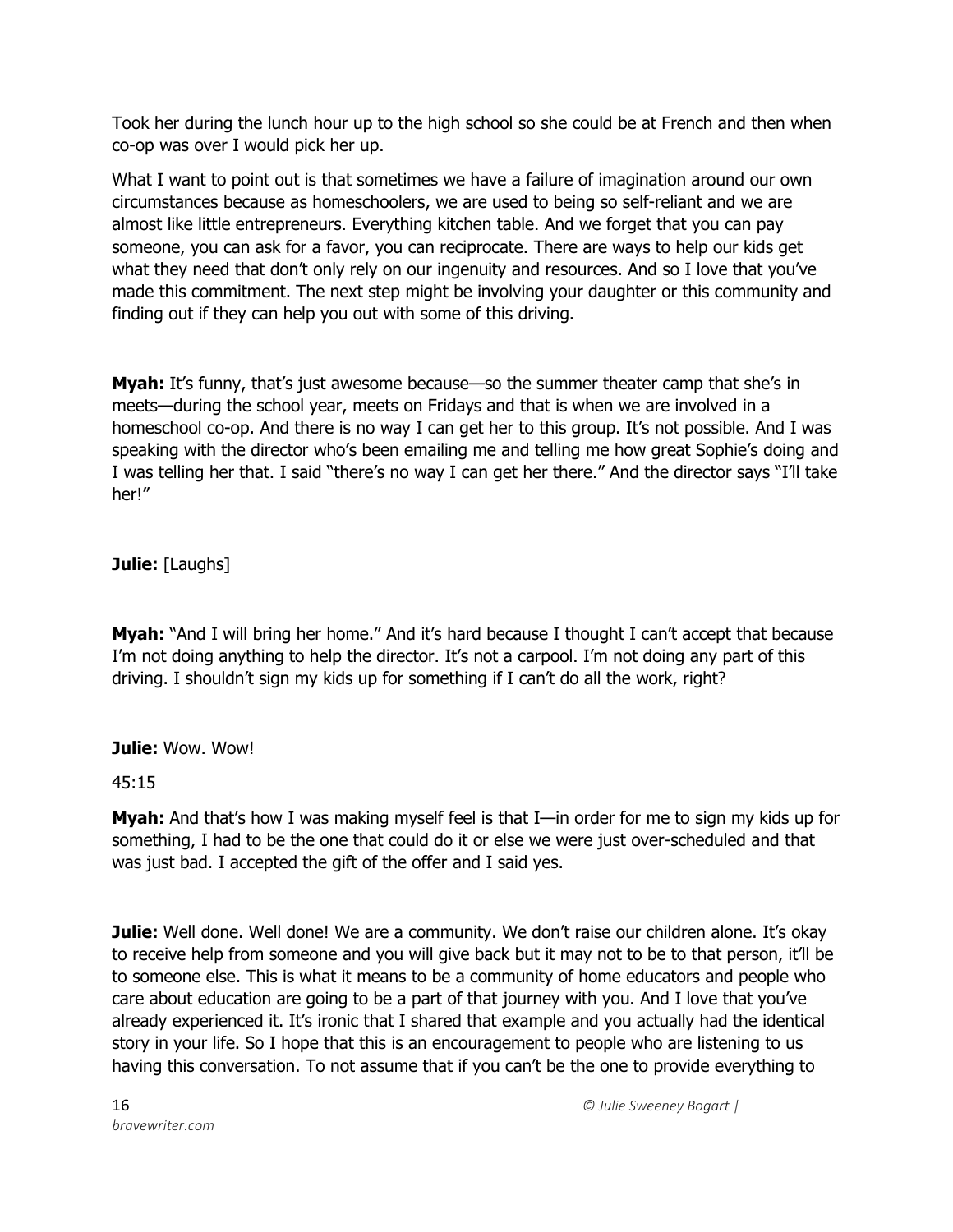your children then you have to turn doewn their desires. We actually want to show our children the interdependence of our human family. That we are supposed to be generous, supportive, helpful. We can receive help and we can give it. Both of those are true. And sometimes receiving is harder than giving.

**Myah:** Absolutely it is.

**Julie:** Absolutely. Well so here's what I'd like to then summarize what we've talked about Myah. What a wonderful question you asked. I know so many parents are going to have that same issue about their teenagers. And then there are even others who are dealing with these younger kids and a new baby so that was ideal.

The bottom line for me when I think about this coming year for you, is to notice—maybe even make notes in a notebook—those moments when your daughter shows up as not being like you. Shows up as her own person. Makes a choice, a decision, expresses an opinion or a need and celebrate that. Even if the celebration is just a little inward high-five to yourself. Oh look at Sophie, look at her go [laughs]. Look at Sophie go! She's testing, she's figuring something out, she's asserting something. It's making me uncomfortable but look at her go. Let's value the development of this mind, this interior, these thoughts and ideas and feelings that she isn't always disclosing to you because ultimately when she gets to that point where she is a full grown adult, she's the one who needs to be a master of all of those things. We don't want her only looking to her parents to tell her whether or not she's on the right track. And then the second piece is to issue invitations rather than requirements.

So letting her know that she is still welcome. Having a wink and a nod. You know, maybe even inviting her at some point, if you're reading one of her favorite books to the kids that she's already heard, asking her if she'll read a chapter while you make the brownies. You know? Putting her a little bit more as a collaborator in that sort of adult role. Not necessarily being a mother, I'm not asking her to be a second mother to these kid but putting her more and more in that collaborator role. That feeling that she is becoming this self-reliant person.

**Myah:** Yes, so good. Thank you so much. This—I'm just going to continue to ponder and think about these things. But you really hit it. It's neat to hear it from your perspective because I've never—I have—although I can say wow this is so true, I have never thought of it this way before.

**Julie:** Wow, wow. Well then that's wonderful. I'll be excited to see how that impacts the feelings you have because I think the hardest part for us when we're working with teens is that we have disquiet going inside. We have memories of being teens and we have things we did when we were teens we hope our kids never, ever do. We want to protect them from making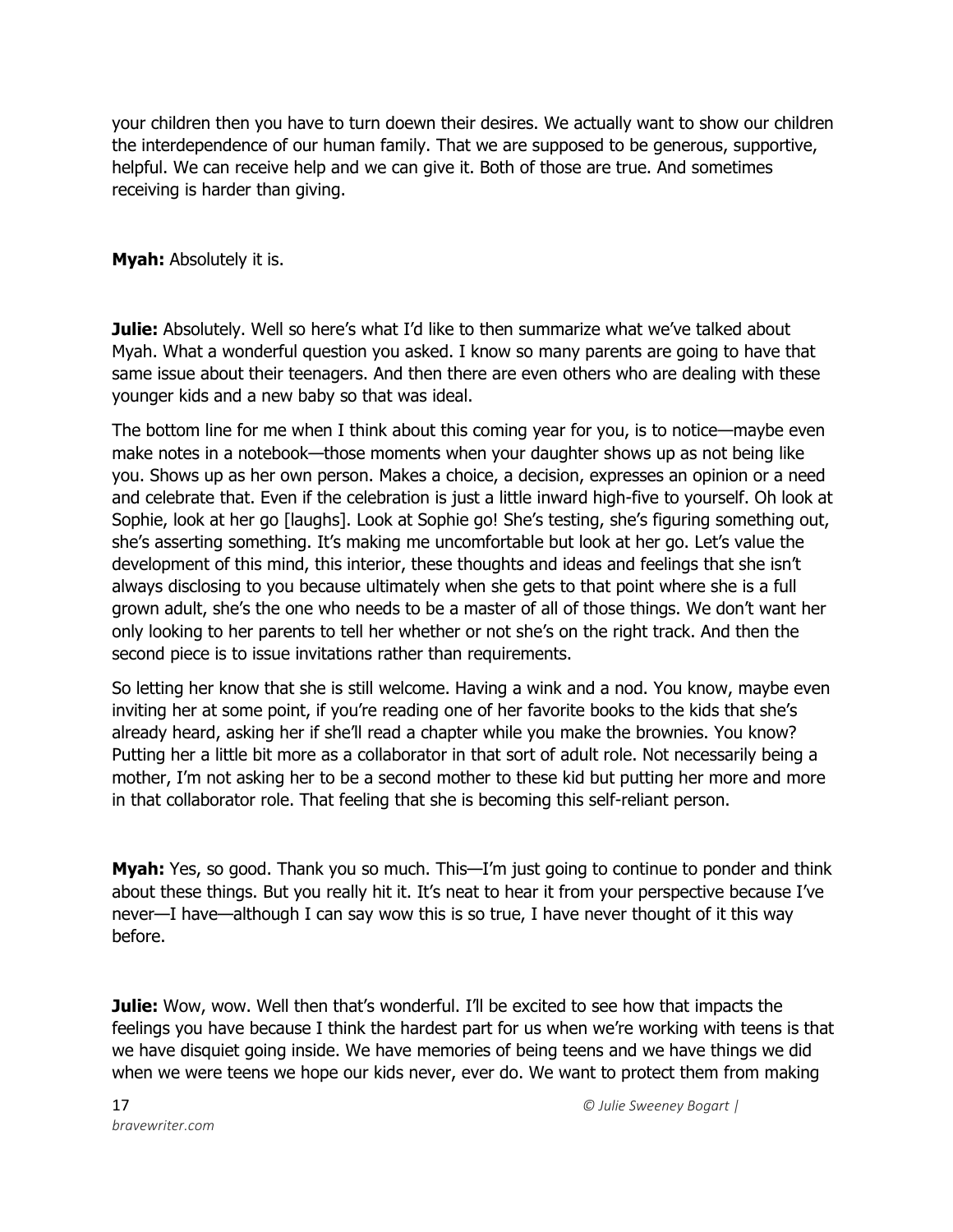the mistakes we made. We hear about teen culture today and it's terrifying. There are so many things that can put us off. But if we can shift the focus to joining them on this journey and letting them show us who they are and what they want and having us as a resource and a comfort and a collaborator, we shift the ground. It becomes a different journey. So I'm really happy that that's meaningful to you. Do you mind if we call you back in a few months and see how it's going?

**Myah:** That would be wonderful.

**Julie:** Fantastic, Myah. Thank you so much for joining us today.

**Myah:** Thank you.

**Julie:** [Theme music plays] Isn't this a great topic? I think everybody goes through a right of passage: moving from being a parent of kids under 12 to a parent of teens. And don't get me wrong, teens are awesome. They can do all kinds of things your younger kids couldn't do. And the ocnversations you have can be deep, rich, and fascinating. But teens can also be infuriating. This person that you thought you knew, suddenly takes a left turn. Has thoughts, ideas, desires and wishes that you never knew about that you don't understand. Part of what's going on is that the teen is looking for risk and adventure, two of the four horses of enchantment. And as I was discussing with Myah, homeschooling doesn't quite feel like a risk to them. That's your risk, that's the thing you're doing for your adult adventure. And I wrote about that in my book,  $The$ [Brave Learner: Finding everyday magic in homeschool, learning, and life](https://thebravelearner.com/). So here's this week's quote from that section of risk:

Guess what? Your kids are built the same way as you. They want risks that stimulate them. Just so you know, homeschool is not a risk for them. It's their garden variety life inside four familiar walls, with the same parental unit they've always known. They have no urgency about proving anything to anyone. Unlike you, who feels they must prove everything to everyone.

My book *The Brave Learner* is available for pre-order if you're interested in getting it now or if we are past February 5<sup>th</sup>, 2019 when you listen, it's already on sale. Go to thebravelearner.com and click on any of the online booksellers and you'll find it. I'd also like to remind you that coming up on January 22<sup>nd</sup> we will be opening registration for the [Brave Learner Conference.](https://thebravelearner.com/conference) I'm hosting the conference here in Cincinnati, Ohio on Friday July 19<sup>th</sup> 2019. It will be an extravaganza. We will be meeting at the gorgeous Marriot Renaissance downtown. We will have treats and pampering and good food and surprises. I've even invited some of my favorite people to come who will be surprise guests. So I hope you'll join us. It is sure to be a time that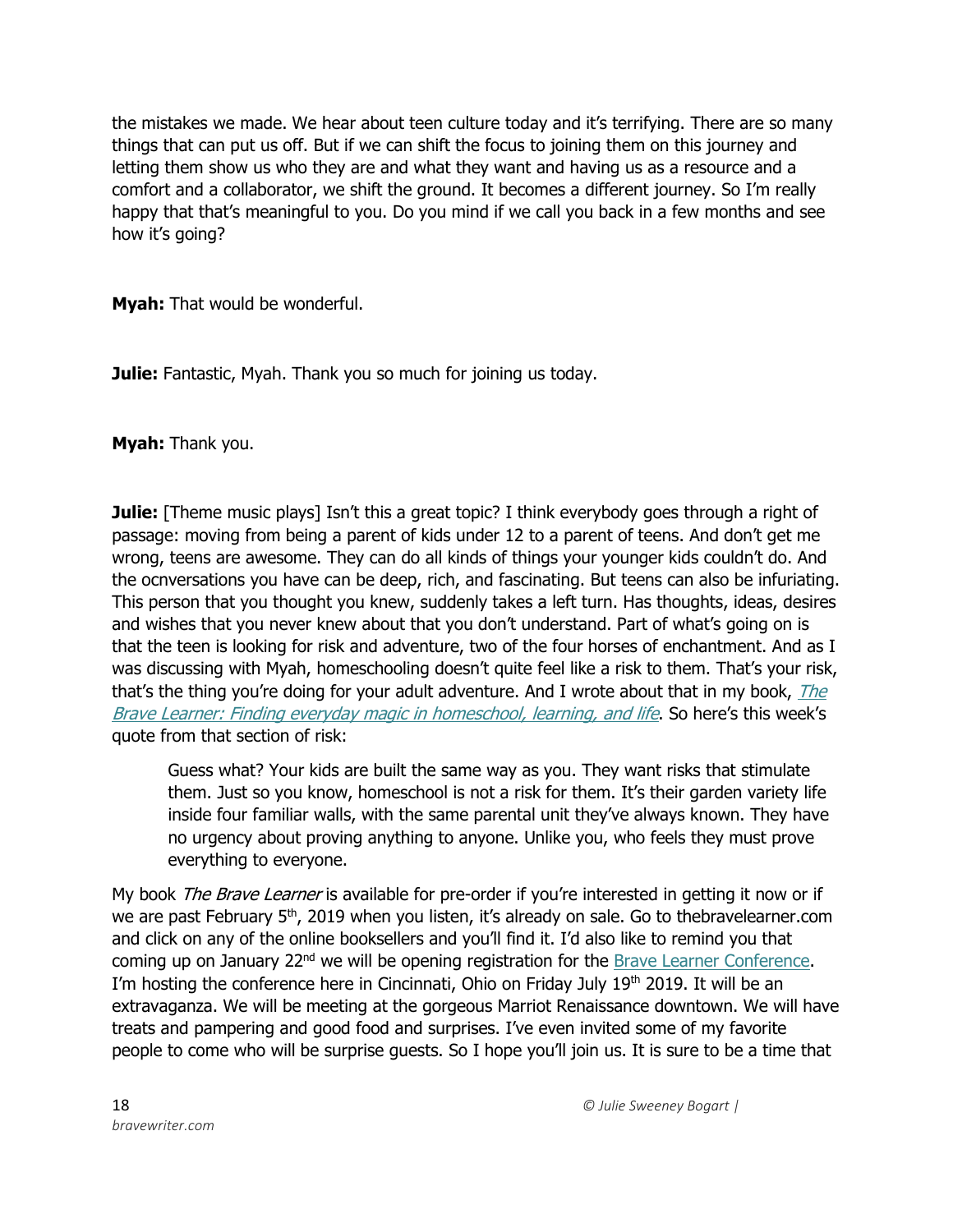is enriching and enlivening for you and your friends. So hope you'll sign up for that. And now, let's get back to our conversation with Myah [theme music plays].

**Julie:** Hey Myah, welcome back to the broadcast.

**Myah:** Hello! Thank you.

**Julie:** Thanks for coming again and I'm looking forward to hearing how things are going with your family. Just before we get into the nitty-gritty, how's it been since we last talked?

Myah: Well, on August 26<sup>th</sup> we had our baby.

**Julie:** Oh! What'd you have?

**Myah:** We had a boy.

**Julie:** Congratulations!

**Myah:** And he came on his due date which is a 4 percent chance of happening.

**Julie:** [Laughs] amazing.

**Myah:** He came on his due date and we had a beautiful water-birth at home and all went well. So—the kids were there and it was great!

**Julie:** I love it. Fantastic! Good job! So how's the transition going? Having this baby in the house?

**Myah:** Week one, baby moon adrenaline. Week two, I got hit with mastitis.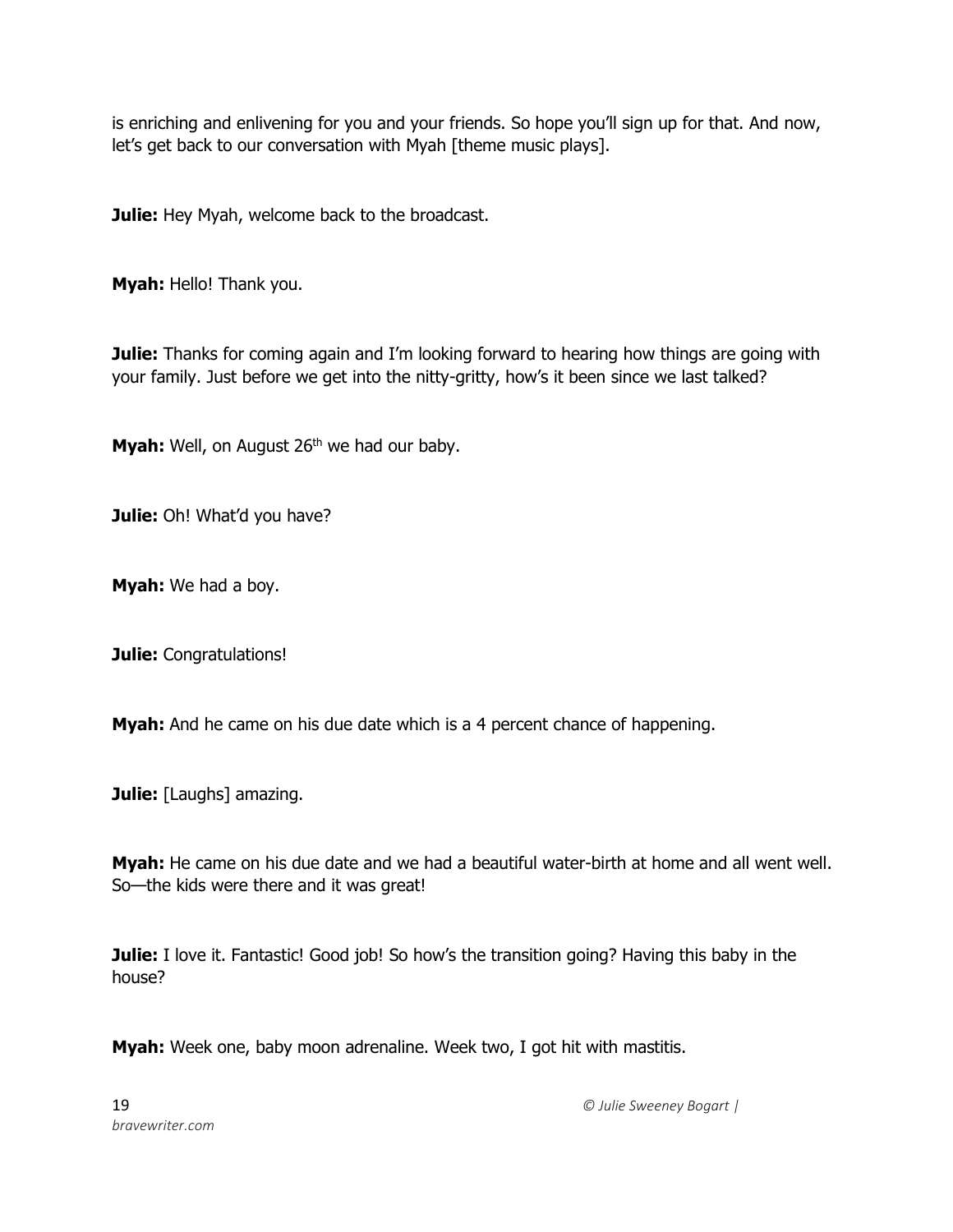**Julie:** Oh no, oh no.

**Myah:** Yes so week two was tough but now we're on week three and we're back to rocking it again [laughs].

**Julie:** [Laughs] Listen to you! Here on this podcast recording with a three-week old in the house. You are a badass, that's fabulous.

**Myah:** You know my friend called me that the other day and I said "Would you just text me that every day?"

**Julie:** [Laughs] Good! I hope she obliges. I think that would be a great role for any best friend, that's fantastic.

**Myah:** I know, yes.

**Julie:** So how's it going with your teen?

**Myah:** Yes. So you know, it's—we had him on the 26<sup>th</sup>, which is back to school grind. Classes are starting, anything outside of—even if we want to take a break at home, outside classes are rocking and rolling and we're—it's busy. So that has been—we're doing it. We're showing up to classes and we're getting stuff done but that has been a little bit tough but we are—we're doing a fine job.

**Julie:** Oh that's wonderful. Yes absolutely. Well how has it gone in terms of just some of the things we talked about? Like invitation versus requirement and helping your teen feel like she's got a collaborator role and is becoming more self-reliant?

20 *© Julie Sweeney Bogart | bravewriter.com* **Myah:** That is working great. That one idea really challenged me to think of her education in a different way. To let go of that requirement and issue more of the invitation. It works great. It works great for her. So we have been doing that. And on history specifically, one subject that I like to do as a family, we kind of start as a whole group and then she has a notebook that she branches off on her own and she kind of doesn't want to do the beginning part with us. And anything that she uses "I need to get my stuff done. I don't want to waste my time." She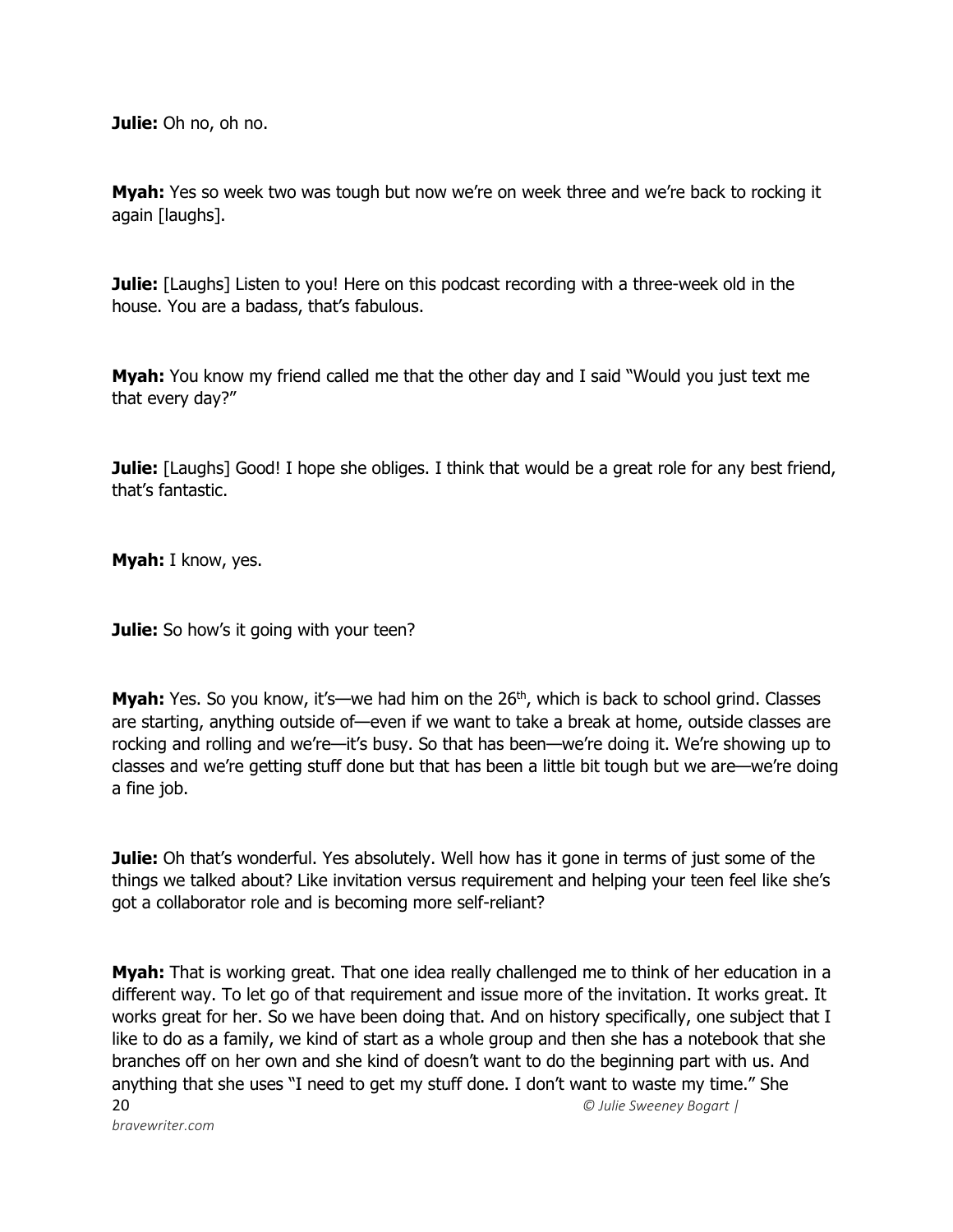doesn't want to do it. So sometimes I kind of encourage her more to do it because I know there is value in it. As this point she says she knows everything that—

**Julie:** [Laughs]

**Myah:** That we cover. And so I just said, you know I'm sure there will come a time when you don't know what's being covered and so I will let you know those topics and encourage you more to join us. But yes that invitation over the requirement has worked great.

**Julie:** I love that. And of course part of this journey while you have a new baby is going to be her desire to differentiate herself, to not be drawn backward. She'll want to be in the role of a big sister, not on the same level as the younger. And so I think it's really awesome that she can even be defiant like no, I'm not doing this. I'm starting on my own. I have my own notebook. I already know this information. We sometimes, with our aged wisdom decades down the road, we're aware of how much more there is to know at all times and so any teenager who says "I know everything." We sort of chuckle to ourselves but there's a certain self-confidence building that goes with that declaration. It's a feeling of having traveled, having lived for a few years, having already experienced something. Not everything is brand new anymore and that boosts confidence for self-discovery and personal responsibility.

**Myah:** But isn't that the challenge? I would say even with older kids. Where you are in your life. You just sometimes want to shake them and say you don't! But you don't know everything! And that is, I think for me, I call her my guinea pig because she's the oldest, that's what kills me. But you don't! But then there's a surrender that comes in that, I think. Okay. You think you do and I know that you don't but we'll go with this for now.

**Julie:** Because the inevitability of her discovering the limits to her knowledge is there. It's not like she's going to think she knows everything and life isn't going to show her different. Right? Like she's literally going to come to the end of her own knowledge over and over again like we all have. That's how we know more than she does. The interesting thing for me, raising teens, especially with my oldest is how much I thought I knew that I found out I didn't know because I trusted him. So the classic example I've shared in the past is Noah really didn't want to take Chemistry, he didn't want to study Chemistry in a tutorial, independently, in a classroom, at a co-op. There was no version of chemistry I could entice him to do. And so I told him if he did not take chemistry he would not be able to get into the college of his choice. It's a requirement that you have two years of lab science and he would only have had one year. He said that was a risk he was willing to take. Sure enough, we apply to University of Cincinnati, we have this list of things on his transcript, it is missing that second year of lab science and when they found out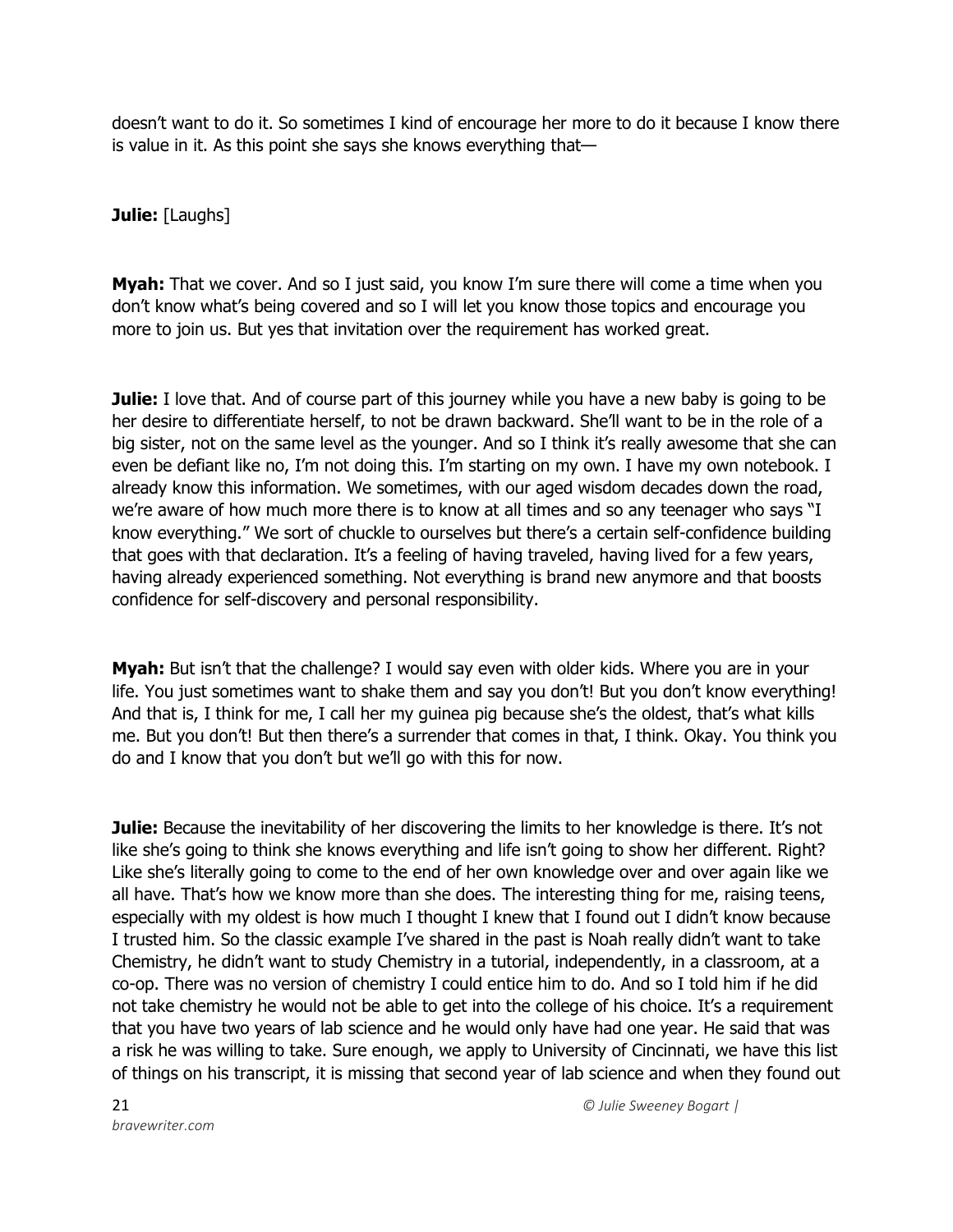he wanted to be a linguistics major and had been homeschooled, they said oh yeah no problem we don't care about that [laughs]. So all of this forecasting of doom, all of this "I know more than you do" ended up not even being true. And so sometimes the lesson and humility goes the other way as well, which is an ironic experience as a parent.

**Myah:** Yes so that's interesting you share that because I emailed Beth a question—she asked if I had a question or anything to cover today and I had shared one example, which our latest battle is over biology.

## **Julie:** Mmm.

**Myah:** Which she is doing a biology course this year at home, should we get together with friends and collaborate for labs about once every week—every couple weeks. And she doesn't like it. She says it's too hard. Why does she have to study this? She's never going to study biology in the future. Can I just take an easier one? Basically just to check it off of her list. Playing this just—I'm never going to use this, why do I need to take it? Type of a thing.

**Julie:** Yes, very interesting.

**Myah:** The only answer I have is we need it for your high school diploma and another answer that I have, which I'm confident in for her, is I believe that the study of biology is a beautiful thing. I mean you're studying life and the purpose of a beautiful education is to expose you to a variety of subjects and you don't know what you're passionate about. You might think that you do but you don't and it's through stumbling upon these different subjects and studying these different subjects that you discover your gifts and passions and you don't know what they are until we study them. So I don't know. I'm just trying to come up with more in that department because it's other subjects too where it's "I'm never going to use this again. Why do I have to do this?"

**Julie:** So one of the things that she said that I think you could take into consideration, however, is how she gets it. So for a child who's really fascinated with animals or human biology or growing an organic garden or something like that, there may be a more attractive way to—you know, that may make biology as a general subject more attractive to the child. I found for instance with Liam he was not so interested in taking the typical biology class that my other kids took at the co-op that included 10 dissections, that was much more of a traditional class. But he was a fanatic about birds and by the time my fourth child came along, I realized those 10 dissections and taking tests every other week and doing the assignments, they didn't

22 *© Julie Sweeney Bogart |*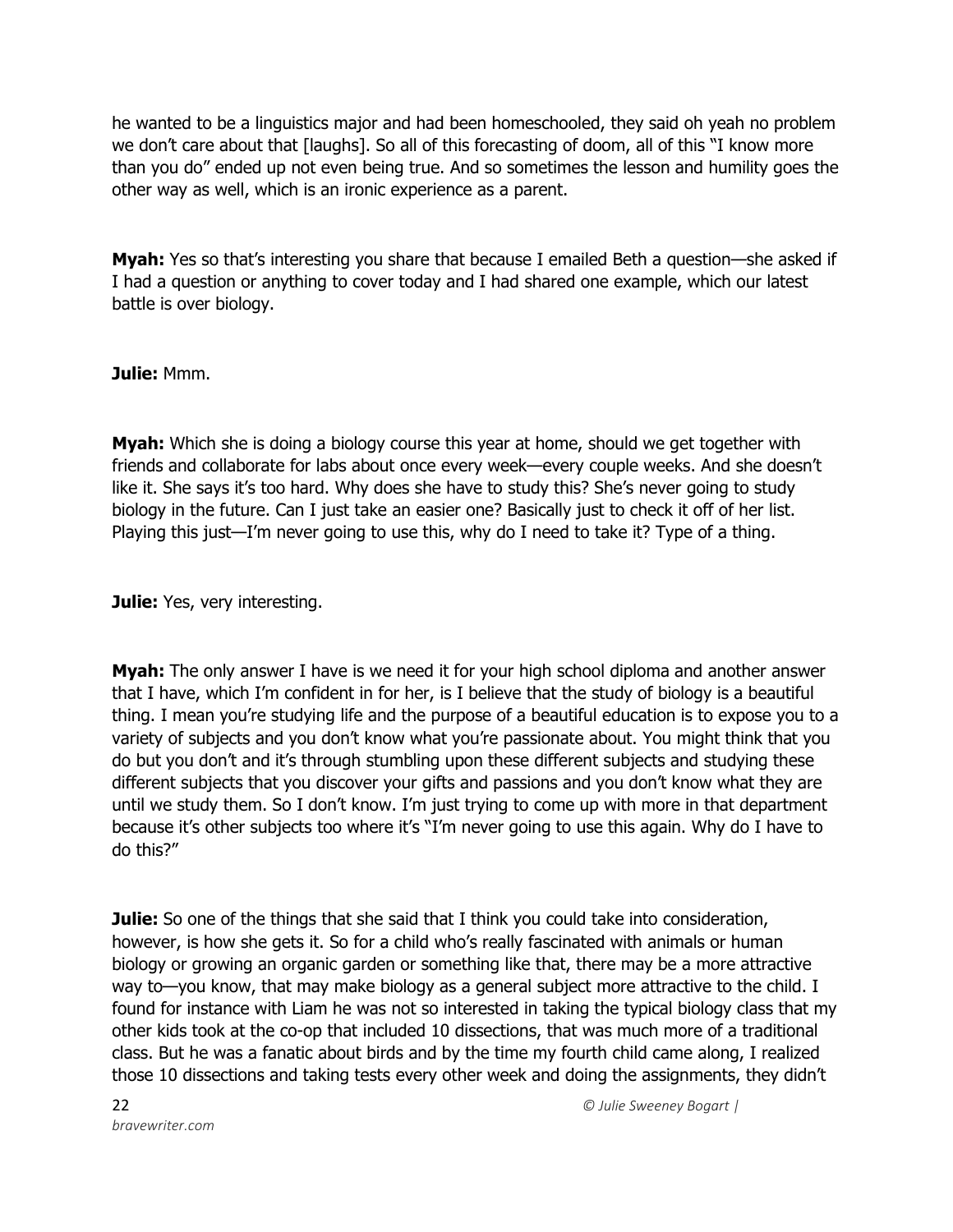retain it. They got it done but it wasn't the kind of thing where they were passionate about it where it stuck with them necessarily. So I was more willing to take a risk with Liam. So what we did is: we ordered the Cornell Lab for Ornithology biology course. But it's only about birds! But interestingly, so much more detailed than any of the biology my other kids studied. So we worked through that textbook. We did not complete the textbook but we did a really good chunk of it, maybe two-thirds of it. We had amazing, deep conversations around the same time we found out that the Cincinnati Zoo did zoology classes for high school students and junior high students in the evenings. So I signed him up for those and in the end, that was how he did biology and I felt completely fine giving him credit for it because we accomplished the goal you just mentioned. We were giving him an introduction to this scientific field that helped him have an appreciation for the beauty of biology and we did it through his interests.

So you know, one of the things you might explore with your daughter is what aspect of this natural world draws her attention. Is it human sexuality? Perhaps because a lot of kids her age are interested in dating, romance, human relationships, the psychology of relationship, could she access biology through that door. You know, through social issues, through political agendas. The way that biology was the most interesting to me when I was most interesting to me when I was her age was through nutrition. My parents were really committed to healthy diet and so I got fascinated by preservatives, additives, fertilizers, the way nutrition impacted our body's biology. I became a runner. I did speech and debate around those subjects. That was how I became connected.

So as a homeschooler, you have the luxury of playing this out in a different way. We tend to, when our kids show resistance to a traditional school subject—and I did this too—is to ask them to hunker down and just do a sort of boring version of it to get through it. When maybe the opportunity we have is to explore it from a different perspective. Take it through a different angle.

**Myah:** Which is what she was requesting.

**Julie:** Ah! There you go.

**Myah:** I mean that's what she was saying was I need to do a different one and can we do something else and I don't think she was saying—I think when she used the word easy, just because something's easier for you because it happens to meet your style doesn't mean that it's bad, you know.

**Julie:** Well correct. So you have a couple demands that you're juggling. One, you have a brand new baby. So what you really don't want is somebody to throw a hand-grenade into the middle of your organized schedule because right now she's getting all the bases covered and it doesn't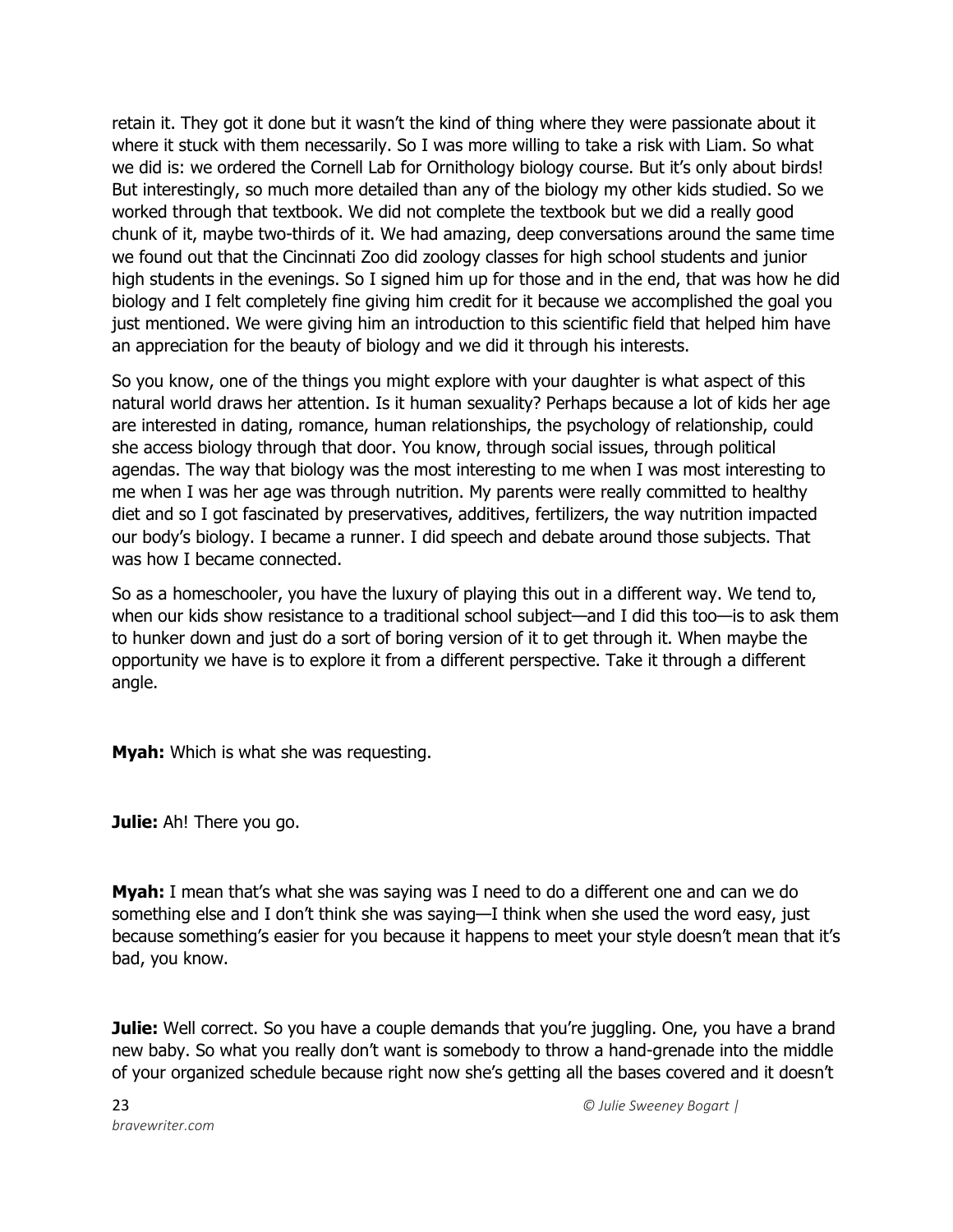cost you as much energy or as much work and so for her to switch and do something really custom made, that starts to feel like—we don't even know if that's going to work! At least I know you're going to get it covered if you stick with this method. So this is what I would call educational triage. You want to sit down with your daughter, hear her perspective, and then admit the limits of your energy and ask her to do the heavy-lifting if it means that much to her. So she has two choices: she can either continue with the program that is easy for you to manage given your circumstances right now and just do the best she can, not worry about getting an A, just pass—just do the work because it's easy for the schedule. Or if she would like to do it through a different lens, she needs to take the responsibility to come up with what that lens is, to do some research, to carry that responsibility of finding another way. But she can't expect both things from you, right now. And you can always do this incrementally! You can say to her "This is how it needs to be during this season. I either need you to do the heavy lifting or to go along with the plan. We can re-evaluate in two months and look at it again when I have more time to spare to give you what you need. But right now I either need you to go with the plan or be more proactive, not relying on me to come up with the solution."

**Myah:** Yep. Yeah that sounds good.

**Julie:** And that way you're honoring both people. And you're giving her a meaningful choice because sometimes—one thing I discovered with Johannah for instance, she was balking at math when she was in  $8<sup>th</sup>$  grade, every day complaining "I don't want to do math, I want a new program, I don't like what I'm doing." And so finally, one day, I said to her "you know what, I'm done teaching you math. You know you need it for high school and I know you need it for college and for your future but I'm dropping the rope. We're not going to argue about it and I know if you're not interested now, your interest may be rekindled down the line so you're free. I'm not going to ask you to do any more math." And she said "Wait! What? Like how am I going to get my math?" And I said "I don't know, I mean the book is here. You're welcome to use it but I'm done. I'm not requiring it anymore."

Now she's the kind of personality that that's a really wonderful thing to say to her because she then did feel the impact of that and she took a couple weeks off and then she found that she knew that she felt better about herself when math was included in her daily tasks. So she returned to it but now she wasn't complaining to me, she was actually doing the work, asking for help and keeping her own schedule. Now with Johannah that was an ideal solution. With Noah, it was me literally having to just let go. I guess Chemistry is not going to be in your life and then if you need it to get into college, I guess you'll take it when you're 18.

## **Myah:** Yep.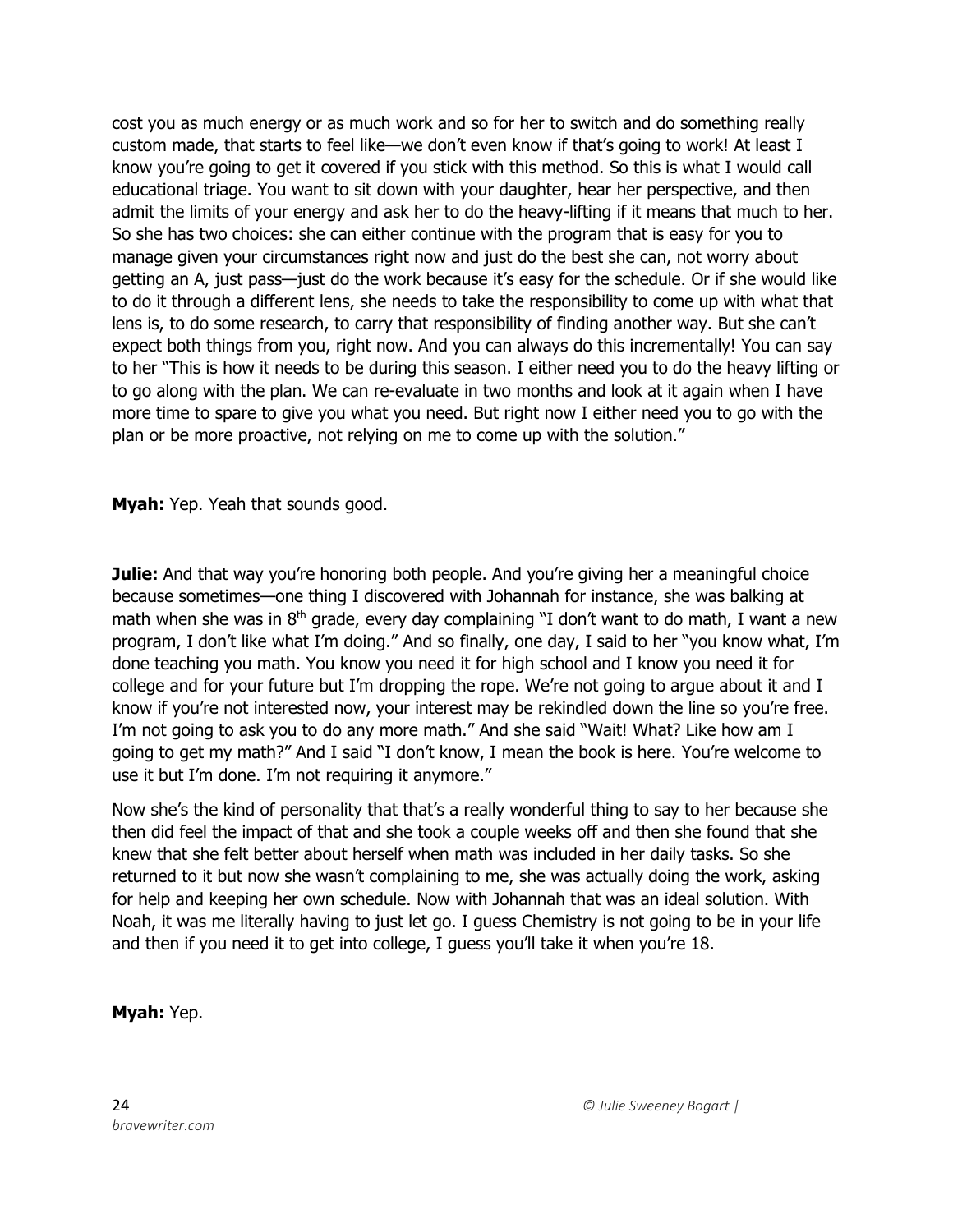**Julie:** So I just share with you both of those because personalities differ and if I just tell one version of the story, people will say well my child is nothing like that! She didn't start math just because I took my hands off! Well, she might not. She might not.

**Myah:** Yeah, I think that we've definitely identified a couple subjects in which we need to do a couple of those—think about which strategy we will use. So. Yeah. Those are good ideas, thank you.

**Julie:** Oh you're welcome. No it's great! And I'm really happy that the invitation versus requirement has set a different tone and I think that leaves you now an opportunity for these more advanced conversations about what things will look like. The last thing I offer you, which I mention on another podcast, is what I call the crash course. Johannah never did show interest in US history and so because we had done so much history during elementary and junior high, I let it go. And then during her senior year when we knew it was time to add this to her transcript, she had to take an SAT 2 test to apply to one of the colleges she wanted to go to. We did an eight week crash course. Every evening at 7 PM with the SAT 2 book, I would read it to her, we would discuss, she would do the pop quiz on that page and it took us about six or eight weeks and then she took the test and I gave her full credit.

So sometimes that's another option we forget about as home educators. We're so governed by the school system that says it should last ten months, it should be every day, ti should have this many tests. When in fact, for a subject that they are not super attached to, you could do it in what would be the equivalent of a summer school class where they're doing it for eight weeks and they get credit.

**Myah:** That's a good idea, yeah. That's good.

**Julie:** Good! I'm glad those help.

**Myah:** I want her education—and I don't know if I just have—if it's too idealistic but I want what she does to not just be something that she's checking off her list. You know? Isn't that one of the major reasons why we homeschool is that we're not just checking things off the list? That we're indeed learning and growing learners.

**Julie:** Yes! Absolutely. But the way you get there, then, is that the things that are on their lists are things they care about. And it may not look like academics. So that's the dilemma. Most parents think this way. They think, "I want my child to love learning." And what they mean by it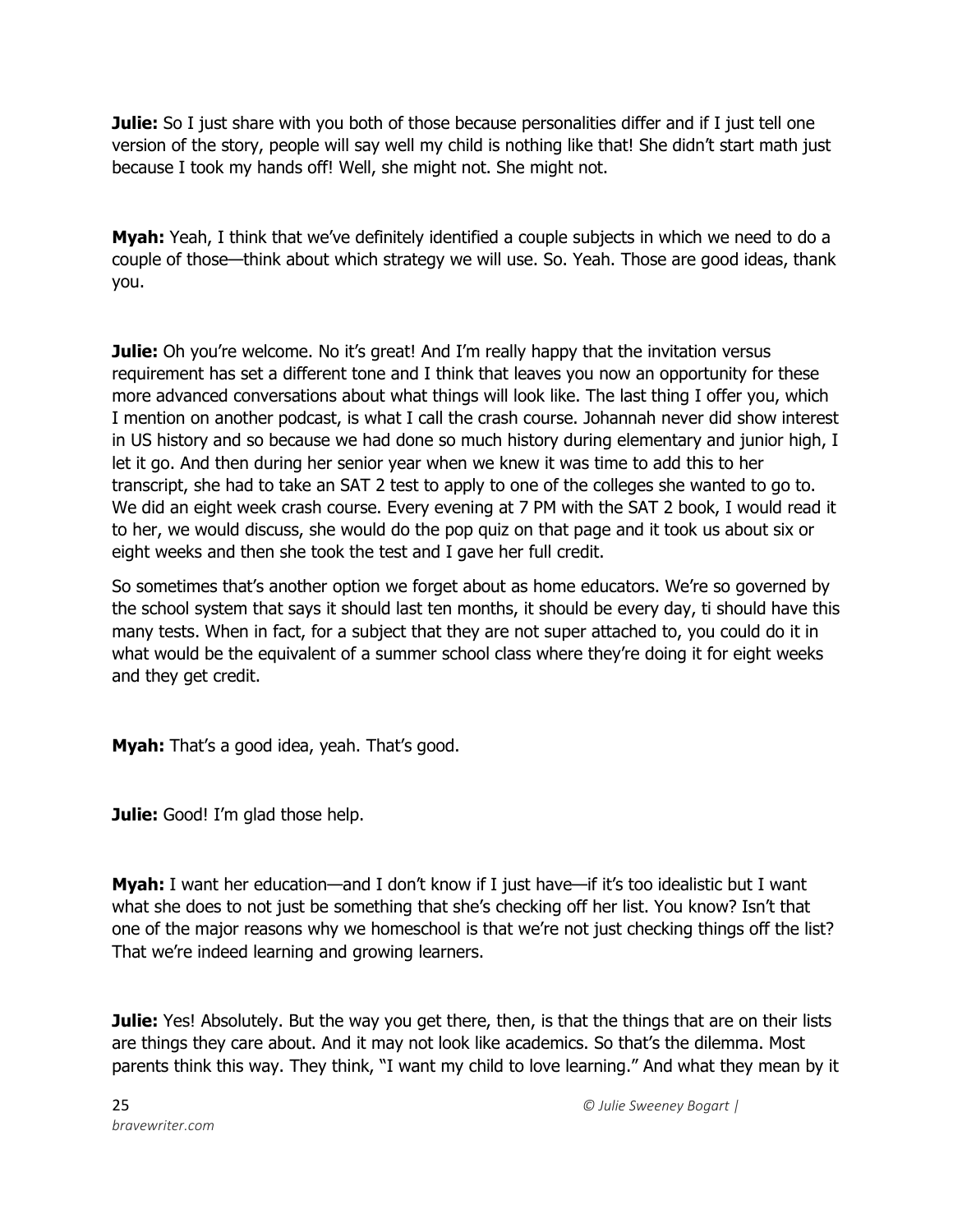is "I want my child to love what I'm teaching." But that's not the tradeoff. They either love learning and we enter into what they're learning, or we ask them to cooperate with our teaching. It's not always that those two things go together. So what you can do is make a mixture, make a balance where you're feeling like the things you value and that are important to you are a part of that mix. But you will want to go all in on some of her interests.

I remember Caitrin was a huge fan of fashion. So we subscribed to every magazine there was. She continued her brother's cookie business to earn money to buy clothing at the thrift store. She shopped at least once a month with a college friend to buy clothes. We took pictures every day. She worked on her blog every single day. Well none of this looks like a traditional, educational component of a high school education. And yet for Caitrin, that was an enormous commitment. It involved, writing, reading, design, HTML. So many things that you couldn't necessarily ignore but they didn't fit neatly into an academic category. Liam was a massive online gamer and he needed hours a day to do that.

So part of what I'm suggesting is that you make sure you're going all in on something that really matters to her, taking her opinion into consideration on those more core subject areas, and then talking to her about this aspiration you have that she would fall in love with things like literature or an aspect of history. But that you really want her honest evaluation, too. And bring all those factors together. Put them all on the table, name them.

**Myah:** Yeah. That's wonderful. Is Beth going to type those out? [Laughs]

**Julie:** [Laughs] Beth is my assistant, for those who don't know. And yes! She absolutely can do that for you.

**Myah:** Yay!

**Julie:** You especially, with the baby! [Laughs]

**Myah:** I need a list [laughs] yes.

**Julie:** We will absolutely let you know when this podcast is going to air so you can listen to it again. But I'm so grateful for your honest share because I think this is a struggle a lot of parents of teens have.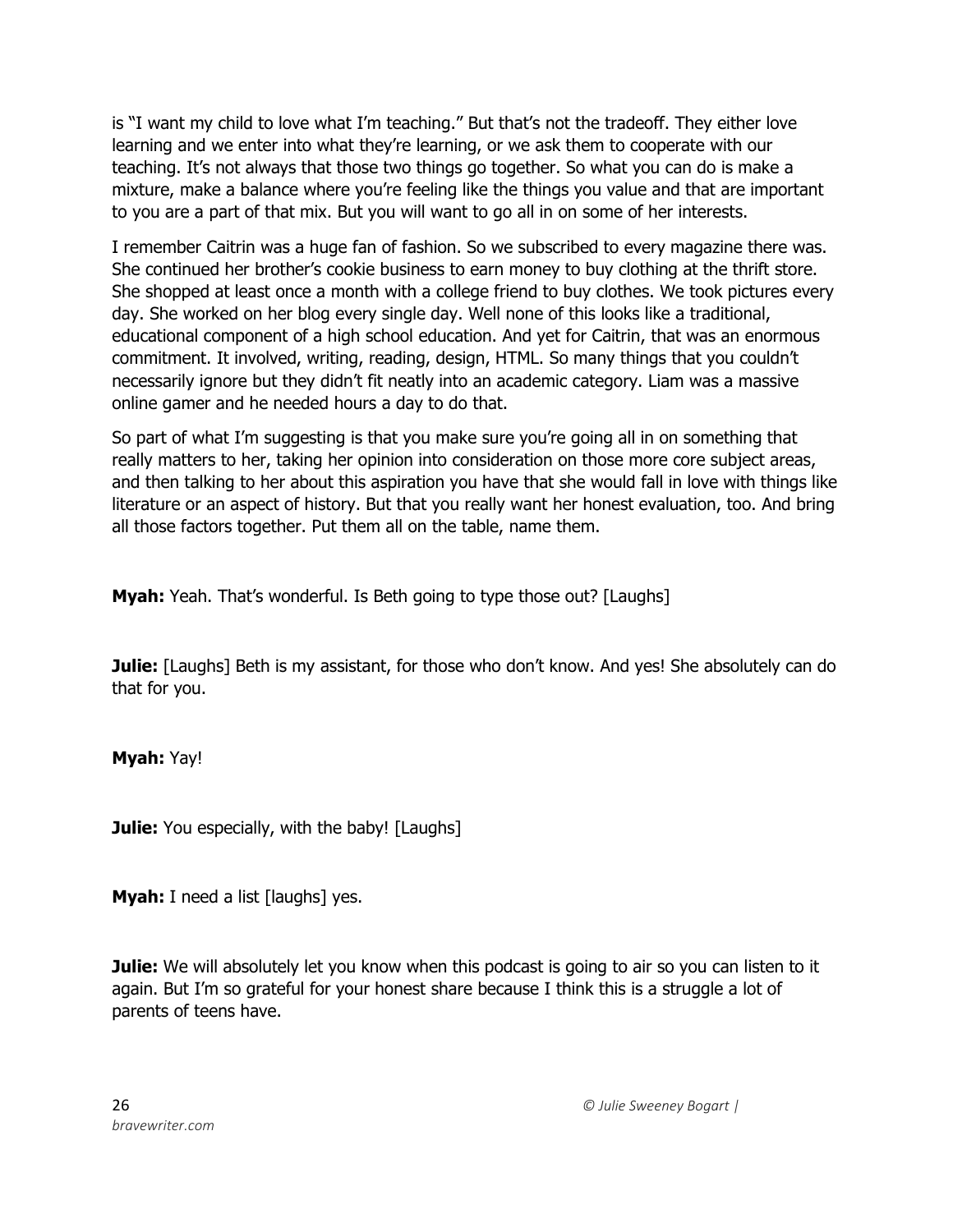**Myah:** I think so. I think so. I—Yes. But we are—we're in. And it's a beautiful life and I just want to make sure that we are honoring her and guiding her and helping her but truly, who is she? Who is she as a human, as a person, as a soul and making sure that we're never forgetting that.

**Julie:** Absolutely. And you can't always know. Sometimes their interests are so surprising. Jacob wanted to be an astronaut, then he wanted to be a chef, then he wanted to be a bartender. Today he's a human rights lawyer. Those have no bearing but we went all in on each one of those—except the bartending [laughs] it was without the alcohol but he was really into mixing drinks, it was hilarious. But my point is, we actually looked at those careers. He went down and looked at Cincinnati State's state of the art culinary school. He went to Space Camp. He had these passions that did not become his career. Johannah at one point wanted to be a dolphin trainer. Today she is a life coach living in Mexico surfing. So this is not—it's not a straight line. Just because your daughter tells you she has an interest right now doesn't mean that's what she will become later. It's how she teaches herself how to become what she wants to be later. If they're allowed to become something now, fantasize about it, really go all in: they'll know they can do that again and again. And that allows for that reinvention as maturity and more opportunity comes their way.

**Myah:** So I shared something with Sophie this morning because it reminds me of her because she oftentimes will say "I don't what I want to be. I don't know." And so I stumbled upon something that a friend had shared: she asked a little 5 year old girl what she wanted to be when she grew up and the girl paused for a minute and then she looked at her and said "I just want to be me." And this lady said "5 year olds get it!" And so I shared that with Sophie because I just thought of Sophie immediately and her face just lit up when I shared that with her and she said "Yeah, I just want to be me!"

**Julie:** Perfect. Perfect! And to know that you have options for your whole life! How many of us switch careers, get married and divorced, move to new locations because of a job? We can't nail down our futures but what we can give out kids is the confidence to know that they can teach themselves whatever they need to live the life they want to live right now. So I think you're doing it. You sound like you're doing great.

**Myah:** We're doing it [laughs].

**Julie:** Awesome. Myah thank you so much for joining me!